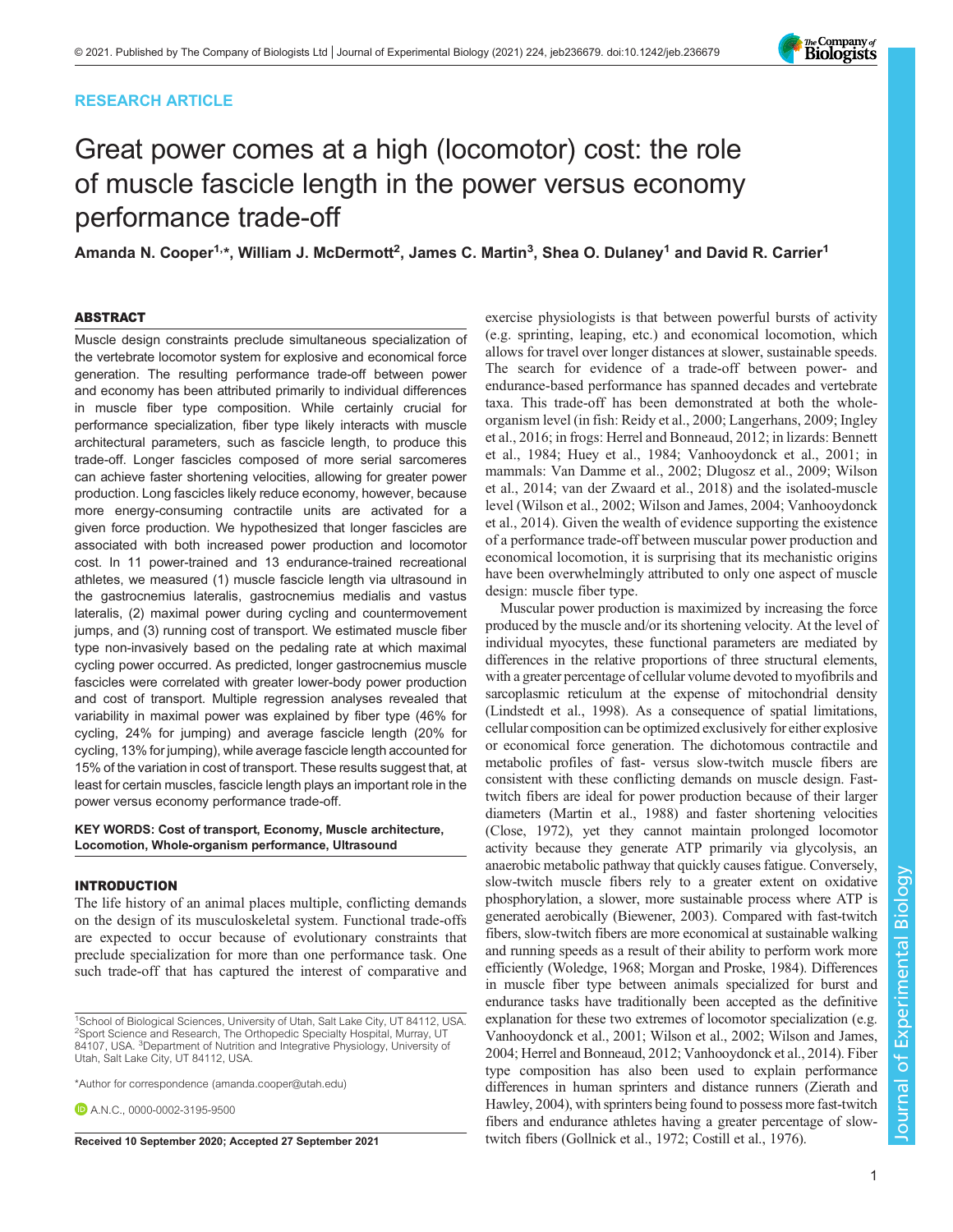Although muscle fiber type undeniably plays an important role in physiological specialization for performance, it likely interacts with macroscopic muscle traits to limit specialization for locomotor power versus economy ([Lieber and Fridén, 2000\)](#page-10-0). Early studies of functional specialization in horses reported that the relatively short fascicles of distal limb muscles were likely ineffective at producing work via shortening, yet ideal for maintaining isometric tension required for effective elastic energy savings [\(Hermanson](#page-10-0) [and Cobb, 1992;](#page-10-0) [Soffler and Hermanson, 2006](#page-11-0)). Noting that the most economical mammalian runners possess short muscle fascicles and compliant tendons, [Alexander \(2000\)](#page-9-0) formally suggested that the structure of the muscle–tendon unit could lead to a trade-off between power production and locomotor economy. Architecturally speaking, maximum muscular power production can be increased by having more contractile units (sarcomeres) placed in series within each muscle fascicle, thereby increasing the contractile length of the muscle and allowing for greater shortening velocity [\(Biewener, 2003](#page-9-0); [Kardong, 2009\)](#page-10-0). For example, if two fascicles of different lengths shorten by the same percentage of their resting length, the longer fascicle will shorten a greater absolute distance and, thus, at a greater velocity. The time required for shortening is identical in the two fascicles, but the longer fascicle will have a faster shortening velocity because of its greater excursion distance [\(Biewener, 2003\)](#page-9-0). Indeed, numerous studies have linked long muscle fascicles with superior power-based performance among human athletes ([Abe et al., 2000](#page-9-0); [Kumagai et al., 2000](#page-10-0); [Nasirzade et al., 2014](#page-10-0); [Methenitis et al., 2016;](#page-10-0) [van der Zwaard et al.,](#page-11-0) [2018](#page-11-0)) and in broader comparisons between different primate species [\(Huq et al., 2015;](#page-10-0) O'[Neill et al., 2017\)](#page-11-0).

While long muscle fascicles are expected to augment maximal power production, this same design is likely disadvantageous for economical force production during walking and running at sustainable speeds as a result of the simultaneous activation of serial contractile elements along the entire length of a muscle fascicle [\(Loeb et al., 1987](#page-10-0); [Lieber and Fridén, 2000](#page-10-0)). Because each activated serial sarcomere consumes energy, long fascicles of a given crosssectional area must use more metabolic energy to generate the same amount of force as fascicles composed of fewer serial sarcomeres [\(Biewener, 2003\)](#page-9-0). Because of this simple functional constraint, specialization of the locomotor muscles for power production via longer fascicles can be expected to have a detrimental effect on locomotor economy. Conversely, it can also be argued that long muscle fascicles improve locomotor economy as a result of their altered force–velocity curve. For a given fascicle shortening velocity, long muscle fascicles can produce more relative force than short fascicles because having more serial sarcomeres decreases the absolute shortening velocity of individual sarcomeres in long fascicles. Thus, for a given amount of force production, a muscle composed of long fascicles may need to recruit a smaller percentage of its total cross-sectional area (i.e. fewer fascicles arranged in parallel), thereby reducing the energy cost of contraction compared with an otherwise identical muscle made of short fascicles. These two opposing consequences of fascicle length both likely influence locomotor economy, but their relative impacts are not understood. The decreased economy of human sprinters compared with distance runners ([Weyand et al., 1994](#page-11-0)) suggests that longer fascicles do decrease economy, because the former group is expected to have longer fascicles.

While results from numerous studies are consistent with a fascicle length-based functional trade-off between power and economy, no study has attempted to simultaneously measure all the variables required to demonstrate and evaluate this hypothesis. Here, we

addressed the relationships between leg muscle fascicle length, fiber type, power and economy in human locomotor specialists: self-identified power and endurance athletes. Using ultrasound imaging, we measured fascicle length in the gastrocnemius lateralis, gastrocnemius medialis and vastus lateralis muscles. We non-invasively estimated fiber type composition using optimal pedaling rate during cycling, which is highly correlated with the percentage of fast-twitch fibers in the vastus lateralis muscle [\(Hautier et al., 1996\)](#page-10-0). We also collected performance data in the form of maximum power production during stationary cycling and countermovement jumps and cost of transport during level treadmill running. Our final aim consisted of using multiple regression analyses to determine what percentage of the variation in our power and economy measurements can be explained by the individual contributions of fascicle length and fiber type.

We hypothesized that the individuals producing the greatest cycling and jumping power would also be the least economical (i.e. have the highest cost of transport), consistent with a performance trade-off between these two locomotor tasks. We also expected to find a positive correlation between longer muscle fascicles and both metrics of maximal power production as a consequence of the faster fascicle shortening velocities afforded by having more sarcomeres arranged in series. Finally, we predicted that longer fascicles would be associated with higher running costs as a result of more energyconsuming serial sarcomeres being activated for a given amount of force production. These combined results would provide support for our hypothesis that muscle fascicle length is a significant contributor to the power versus economy trade-off.

# MATERIALS AND METHODS

# **Participants**

Our study population consisted of physically active men aged 19–40 years (mean 27.8±5.0 years; [Table 1](#page-2-0)). In order to maximize (1) the likelihood of identifying a performance trade-off between maximal power production and locomotor economy and (2) the empirical signal of muscle fascicle length, study enrollment was limited to healthy participants who strongly self-identified as specialists for power  $(n=11)$  or endurance  $(n=13)$  performance. We did not explicitly quantify individuals' level of experience or participation in power/endurance sports in order to assign them to either category. Instead, we recruited athletes from local sports organizations (CrossFit gyms, running groups, etc.) who selfreported their locomotor performance as being more specialized for power/endurance compared with their peers. Individuals who self-identified as power athletes regularly participated in sports requiring quick bursts of anaerobic performance, such as sprinting, hurdling, volleyball and rugby, whereas self-identified endurance athletes routinely participated in organized distance events such as triathlons, marathons and ultramarathons. Our study population represented a broad range of athletic performance levels for both power- and endurance-based sports, from members of recreational leagues to national and even international competitors. Participants gave their informed consent and all procedures were approved by the University of Utah Internal Review Board (Approval # IRB\_00103134).

# Experimental protocol

The experimental protocol consisted of a series of performance tests measuring maximal-effort lower-body power production and running economy, as well as capturing musculoskeletal ultrasound images and photographs, which were later used to calculate muscle fascicle length and Achilles tendon moment arm, respectively.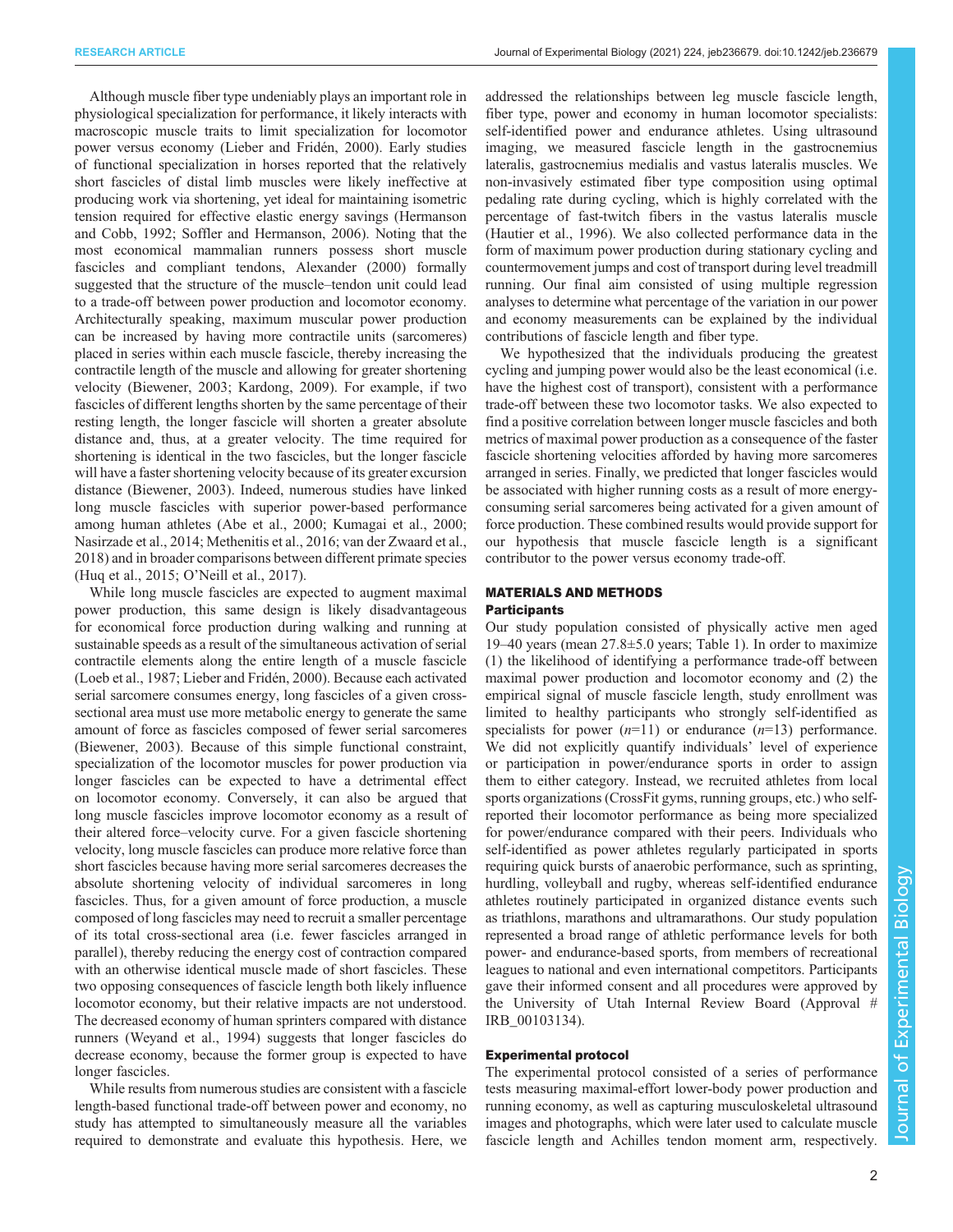| Journal of Experimental Biology (2021) 224, jeb236679. doi:10.1242/jeb.236679 |  |  |  |  |
|-------------------------------------------------------------------------------|--|--|--|--|
|-------------------------------------------------------------------------------|--|--|--|--|

<span id="page-2-0"></span>

| Table 1. Descriptive, performance and morphological variables for self- |
|-------------------------------------------------------------------------|
| identified endurance ( $n=13$ ) and power ( $n=11$ ) athletes           |

|                                                      | Endurance       | Power               |
|------------------------------------------------------|-----------------|---------------------|
| <b>Descriptive measures</b>                          |                 |                     |
| Age (years)                                          | $294+45$        | $26.0 + 5.1$        |
| Mass (kg)                                            | $717+79$        | $857+129$           |
| Height (cm)                                          | $180.9 \pm 8.4$ | $179.8 \pm 7.8$     |
| <b>Performance measures</b>                          |                 |                     |
| Cycling                                              |                 |                     |
| Peak power (W)                                       | 883.6±154.8     | 1297 9+205 0        |
| OPR (rpm)                                            | $114.2 + 9.7$   | $126.8 \pm 12.2$    |
| Countermovement jump                                 |                 |                     |
| Peak power (W)                                       | 2953.0±473.4    | 4879 1+712 4        |
| Peak force (N)                                       | 849 9+431 6     | 1260.3±307.7        |
| Cost of transport (kcal $kg^{-1}$ km <sup>-1</sup> ) | $0.89 + 0.09$   | $0.97\pm0.08$ (n=7) |
| <b>Morphological measures</b>                        |                 |                     |
| Leg segment length (cm)                              |                 |                     |
| Shank length                                         | $42.0 \pm 2.8$  | $41.2 \pm 2.5$      |
| Thigh length                                         | $43.6 \pm 3.1$  | $44.2 \pm 2.5$      |
| Total lower limb                                     | $87.4 \pm 5.9$  | 86 8 + 3.5          |
| ATMA length (cm)                                     | $4.08 \pm 0.53$ | $4.11 \pm 0.55$     |
| Fascicle length (cm)                                 |                 |                     |
| GL                                                   | $7.40 \pm 1.71$ | $8.32 \pm 1.61$     |
| <b>GM</b>                                            | $6.06 \pm 0.90$ | $6.63 \pm 0.92$     |
| VI                                                   | 7.66±0.67       | $7.91 \pm 0.87$     |
| Average                                              | $7.04 \pm 0.88$ | $7.62 \pm 0.99$     |

Measurements are given as means+s.d. Cost of transport data for four power athletes were excluded from analyses. Average fascicle length refers to the mean of each individual's GL, GM, and VL fascicle length measurements. OPR, optimal pedaling rate; ATMA, Achilles tendon moment arm; GL, gastrocnemius lateralis; GM, gastrocnemius medialis; VL, vastus lateralis.

Participants were asked to refrain from strenuous exercise for at least 24 h prior to testing. Data collection was scheduled according to participants' availability; as such, we were unable to standardize the time of day that testing occurred for each individual. We controlled for fatigue during performance testing by randomizing the order of trials. Room temperature was maintained between 19 and 22°C (mean±s.d. 20.5±0.8°C).

# Maximal power production

# Inertial load cycling power and optimal pedaling rate

Maximum power production in the lower body was measured via the inertial load method ([Martin et al., 1997\)](#page-10-0) on a cycling ergometer. Using this protocol, instantaneous power  $(P_{inst})$  is calculated in a brief exercise bout via the following equation:

$$
P_{\text{inst}} = I_{\text{flywheel}} \times \omega_{\text{flywheel}} \times \alpha_{\text{flywheel}}, \tag{1}
$$

where  $I_{flywheel}$  is the known inertia of the flywheel,  $\omega_{flywheel}$  is the flywheel angular velocity and  $\alpha_{flywheel}$  is the flywheel angular acceleration. An optical sensor collected flywheel position data, which were spline-smoothed with a [Woltring \(1986\)](#page-11-0) filter at a cutoff frequency of 8 Hz and then used to calculate flywheel velocity and acceleration. Participants completed a series of three sessions, with each session consisting of three trials. Each subject performed a 5 min warm-up at low intensity prior to the first session to familiarize himself with the cycling ergometer. Sessions two and three were interspersed randomly between other performance tests while participants were still warm. For each trial, participants were verbally encouraged to accelerate maximally for 3–4 s at a time while using the muscles of the arms and torso to remain seated while pedaling. A 2 min resting period was given between trials according to the protocol used by [Martin et al. \(2000\).](#page-10-0) The greatest value of average power produced over a single crank revolution during the

nine trials was considered that individual's maximum power production. The corresponding optimal pedaling rate was also determined as the pedaling velocity at which maximum power occurred. A strong positive correlation between optimal pedaling rate and the percentage of fast-twitch fibers in the vastus lateralis muscle has been demonstrated previously [\(Hautier et al., 1996](#page-10-0)).

## Countermovement jump power and peak force

To facilitate interpretation of our results in a broader, comparative context, we also measured maximal power production during jumping. We chose to have participants perform countermovement versus squat jumps because the former is a better indicator of an individual's capacity for explosive lower-body power production [\(Markovic et al., 2004\)](#page-10-0), possibly as a result of the increased time for muscle activation afforded by the countermovement motion [\(Bobbert et al., 1996](#page-9-0); [Bobbert and Casius, 2005\)](#page-9-0). Maximal-effort countermovement jumps were performed on a force plate (AMTI, Watertown, MA, USA) and sampled at 3000 Hz. Participants were instructed to jump as high as possible while landing in the same position as takeoff with the hands held on the hips for the entire duration of the jump. A total of five jumps were performed, with a rest period of approximately 30 s to 1 min between each jump. We used the ground reaction force time series to calculate the resultant force acting on the athlete's center of mass and power production according to the methods of [Linthorne \(2001\).](#page-10-0) Maximum countermovement jump power and peak force were respectively defined as the greatest instantaneous power and force an individual produced prior to takeoff across the five jumping trials.

#### Locomotor economy

Locomotor economy was measured as the metabolic cost of transport (the amount of energy required to travel a given distance per unit body mass) as subjects ran on a level motorized treadmill (Treadmetrix, Park City, UT, USA). Testing consisted of four running trials at speeds of 7.2, 8.0, 8.9 and 9.7 km h<sup>-1</sup> (4.5, 5.0, 5.5 and 6.0 mph), respectively. Each trial lasted 4 min, and trials were always completed in ascending order with respect to speed (i.e. from the slowest to the fastest running velocity). Rates of oxygen consumption  $(\dot{V}_{\text{O}_2})$  and carbon dioxide production  $(\dot{V}_{\text{CO}_2})$  were measured on a breath-by-breath basis (l min−<sup>1</sup> ) with a Parvo Medics TrueOne 2400 system (Parvo Medics, Sandy, UT, USA). Metabolic rate (kcal min−<sup>1</sup> ) was calculated according to the [Weir \(1949\)](#page-11-0) formula using mean  $\dot{V}_{\text{O}_2}$  and  $\dot{V}_{\text{CO}_2}$  values during steady-state metabolism, which was considered to occur when a Pearson's correlation analysis indicated no further increase in  $V_{\text{O}_2}$  over the span of 1 min (P>0.05). We also collected baseline  $\dot{V}_{\text{O}_2}$  and  $\dot{V}_{\text{CO}_2}$  data as participants stood quietly for 5 min prior to testing. Each subject's standing metabolic rate was subsequently subtracted from all running cost measurements to provide the net cost of transport required for locomotion [\(Cunningham et al., 2010](#page-10-0)). We then calculated mean mass-specific cost of transport (kcal kg<sup>-1</sup> km<sup>-1</sup>) for each participant by averaging the net costs for all four running trials. Average net cost of transport could not be calculated for the first study participant, a power athlete who completed running trials at different speeds prior to finalization of the running protocol. Locomotor economy data from two additional power athletes were automatically excluded from further analyses for using anaerobic metabolism (respiratory exchange ratio  $\geq$ 1) and for not achieving metabolic steady state, respectively. Lastly, we chose not to include metabolic cost data from a fourth and final power athlete in our analyses for completing all four trials continuously without stopping to rest between trials. We discuss our rationale for this decision below.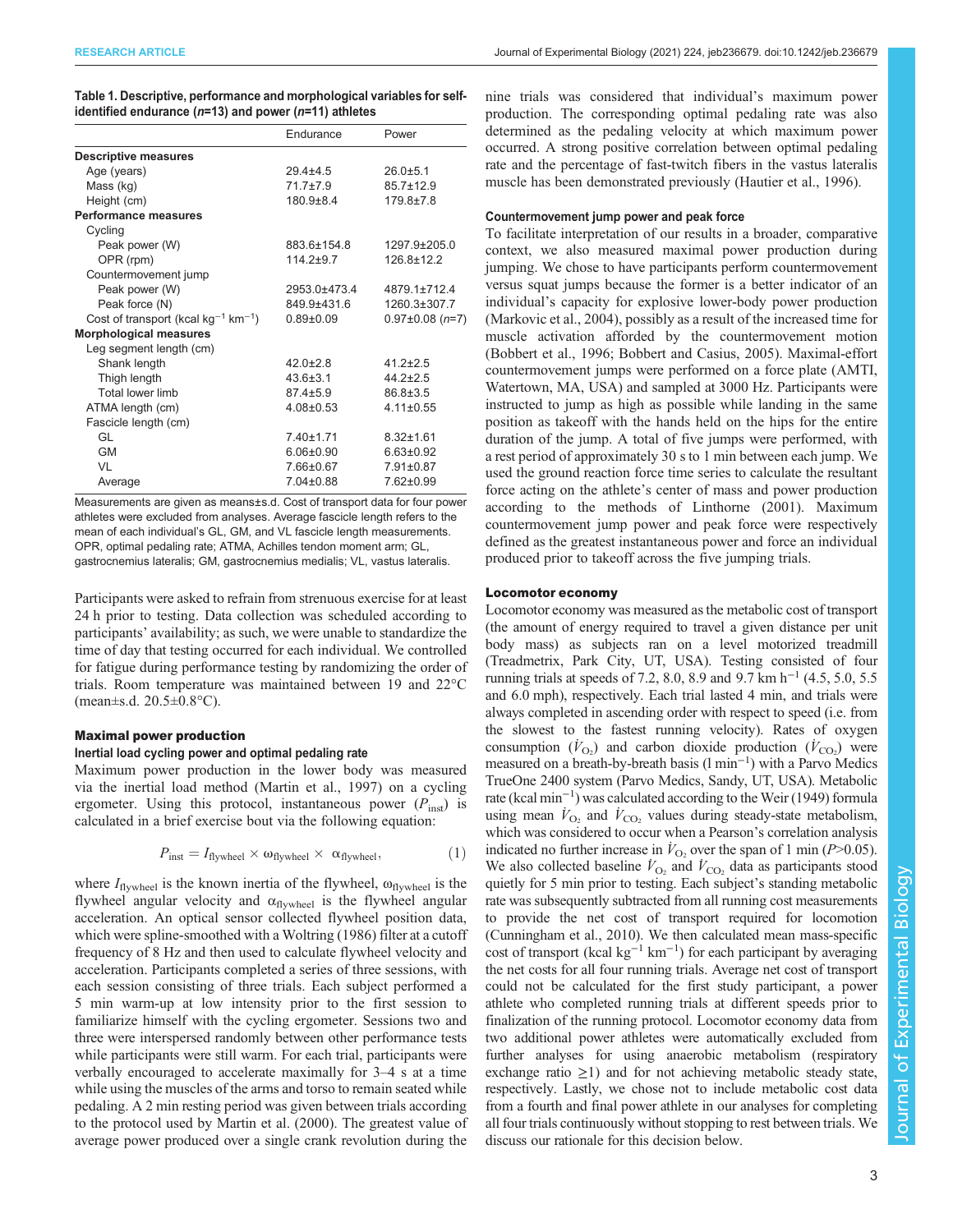While trial order was the same for all study participants, two protocols were followed with respect to recovery periods between trials. Subjects were given the option to rest as needed between running trials or to complete the trials in one continuous run. Ideally, we would have measured running cost of transport under a set of universal conditions by having all participants complete the four trials either in discrete bouts separated by rest periods or in a continuous fashion without recovery breaks. A previous investigation by [Meldrum et al. \(1997\)](#page-10-0) employing similar methodology to the present study (four running trials lasting 4 min each) found that running cost did not differ significantly in children when tests were completed in discrete bouts versus continuous increments. However, to our knowledge no studies to date have determined whether this is also true for adults. Running cost could be overestimated at higher speeds with a continuous incremental protocol if prior exercise causes fatigue.

The total number of rest periods used by the each of the 20 selfidentified power (P) and endurance (E) athletes whose cost of transport data were included in our analyses fell into one of three categories: no rest (0P:6E), at least one rest between trials (2P:3E) and rest between each trial (5P:4E). While inconsistent recovery periods may have contributed to individual differences in fatigue among our subjects, we do not suspect that they increased the likelihood of falsely rejecting the null hypothesis. If anything, these discrepancies would reduce the empirical signal of fascicle length by creating a disproportionate fatigue bias that increased the cost of locomotion in the endurance athletes.

We predicted *a priori* that a greater proportion of slow-twitch fibers [\(Gollnick et al., 1972](#page-10-0); [Costill et al., 1976](#page-9-0)), in addition to shorter fascicles hypothesized to favor economical force production, of endurance athletes participating in our study would result in these participants exhibiting significantly lower energy costs during running compared with power athletes. We anticipated that such disparities in locomotor performance would be crucial for detecting the empirical signal of fascicle length in a heterogeneous sample of athletes from the general population (so much so that we tried to capture the broadest possible range of the locomotor performance spectrum by restricting study enrollment to individuals who self-identified as exclusively power or endurance specialized). Because a greater proportion of power athletes rested between each trial (71% compared with 31% of endurance athletes), any artificial increases to running cost arising from fatigue would disproportionately affect endurance athletes, thereby reducing the aforementioned disparities in locomotor performance in our study population.

We chose not to analyze locomotor economy data from the single power athlete who ran all four trials continuously because of evidence of fatigue. At 1.18 kcal kg<sup>-1</sup> km<sup>-1</sup>, this subject's cost of transport was the greatest of all study participants, exceeding the mean cost of transport value for the seven remaining power athletes  $(0.97\pm0.08 \text{ kcal kg}^{-1} \text{ km}^{-1}$ ; [Table 1\)](#page-2-0) by more than two standard deviations. Although the aforementioned differences in muscle fiber type and fascicle length are expected to drive up the running cost of transport in our sample of power athletes, we suspect the markedly higher metabolic cost of this power athlete is a result of fatigue from not resting between trials instead of an accurate measure of his locomotor economy.

### Muscle fascicle length

#### Ultrasound image acquisition

We used B-mode ultrasound (LOGIQ S7, General Electric, Chicago, IL, USA) to measure fascicle length in the gastrocnemius lateralis (GL), gastrocnemius medialis (GM) and vastus lateralis (VL) muscles. Although ultrasound cannot be used to visualize sarcomeres directly, we expected muscle fascicle length to be proportional to the number of in-series sarcomeres, as there is relatively little variation in the length of individual vertebrate sarcomeres ([Biewener, 2003\)](#page-9-0). The mid-muscle bellies of GL, GM and VL were first identified and marked on the dominant leg according to bony anatomical landmarks as described by [Murach](#page-10-0) [et al. \(2015\).](#page-10-0) A 3.6–12 MHz linear array transducer was placed perpendicular to the skin overlying the muscle of interest, with a coating of gel between the skin and the probe to enhance the transmission of the ultrasound waves. Once placed over the mid-muscle belly, the probe was rotated so that it was parallel with the muscle's deep aponeurosis (longitudinal view). To ensure that muscle length was standardized between participants, measurement of GL and GM was performed with participants lying prone on an examination table. Ankle position was fixed at 90 deg by having participants place the bottom of their overhanging feet against a wall. Measurement of VL occurred while participants stood against a wall while distributing their body mass evenly between both legs. Participants were instructed to relax and remain as still as possible during ultrasound image collection to avoid voluntary shortening of the muscle fascicles.

#### Image analysis

Ultrasound images were analyzed with ImageJ software (National Institutes of Health, Bethesda, MD, USA). Muscle fascicle length was defined as the length of the fascicular trajectory between the deep and superficial aponeuroses. We determined participants' average fascicle length for a given muscle by measuring three separate fascicles in each ultrasound image, with three images used per muscle. Because muscle fascicles of GL, GM and VL often extended beyond the ultrasound image dimensions, fascicle length measurements consisted of direct and estimated portions. First, the entire visible portion of a single fascicle was traced linearly to its end at the image border. Linear extrapolation of the deep and superficial aponeuroses was then performed to estimate the remaining distance between the end of the fascicle and its intersection with a line parallel to the aponeurosis (e.g. [Blazevich](#page-9-0) [et al., 2007](#page-9-0), [2009b;](#page-9-0) [Erskine et al., 2009;](#page-10-0) [Austin et al., 2010](#page-9-0); [Csapo](#page-10-0) [et al., 2011; Ema et al., 2013\)](#page-10-0). [Ando et al. \(2014\)](#page-9-0) have demonstrated that using aponeurosis extrapolation to estimate the length of the non-visible portion of fascicles produces less error in measurements of total VL fascicle length compared with other commonly used methods.

While the majority of study participants had linear fascicles in all three of the examined muscles, the VL muscle fascicles of six power and three endurance athletes exhibited a curvilinear arrangement similar to that documented by [Kawakami et al.](#page-10-0) [\(1993\)](#page-10-0) in the hypertrophied triceps brachii muscles of highly trained bodybuilders. For the nine individuals with curvilinear VL fascicles, a single fascicle from each of three ultrasound images was measured. We attempted to account for this fascicle curvature in measurements of VL muscle fascicle length by fitting a single cubic Bézier curve to the fascicular trajectory instead of a straight line. Briefly, the shape of a cubic Bézier curve is determined by the relative positions of four points. Two points  $(P_0$  and  $P_3$ ) serve as the endpoints of the curve, while the amount of curvature is specified by adjusting two control points  $(P_1 \text{ and } P_2)$ . Using the Bézier Curve Tool plugin in ImageJ, the control points were positioned so that the Bézier curve traced the visible portion of the fascicle. An endpoint was placed at the origin of the fascicle from either the superficial or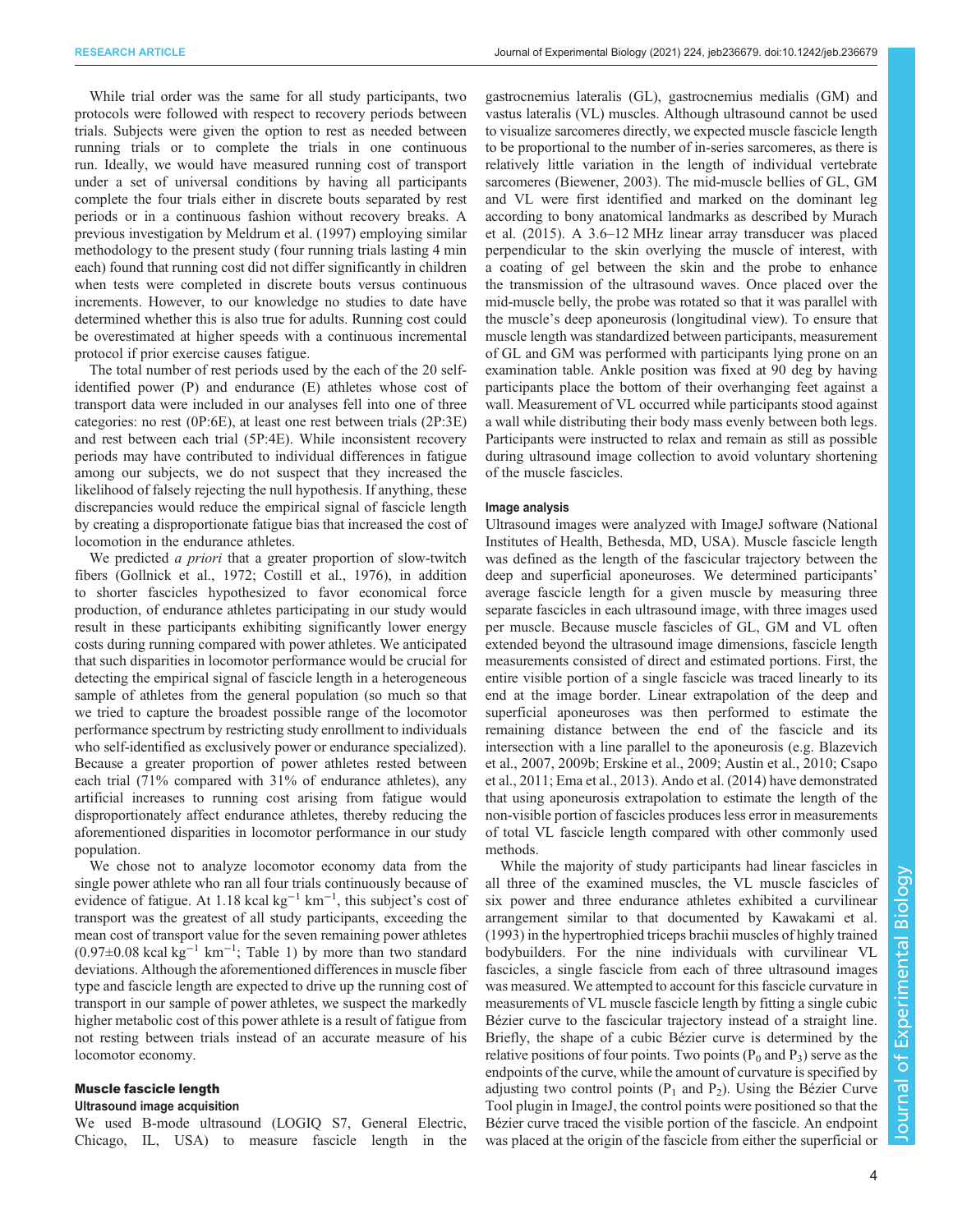deep aponeurosis if it was visible within the image dimensions. The curvilinear trajectory of the non-visible portion of the fascicle was estimated by placing one or both endpoints on their respective linear aponeurosis extrapolation lines so that the Bézier curve continued to accurately trace the visible portion of the fascicle.

The intra-rater reliability for fascicle length measurements was assessed via coefficient of variation (CV) as well as intraclass correlation coefficients (ICC) and their 95% confidence intervals (CI). Based on ICC estimates, reliability is considered excellent for GL (CV=4.2%, ICC=0.98, CI=0.97–0.99) and GM (CV=3.1%, ICC=0.98, CI=0.96–0.99), while VL reliability  $(CV=4.9\%,$ ICC=0.89, CI=0.79–0.95) ranges from good to excellent ([Koo](#page-10-0) [and Li, 2016](#page-10-0)). Because our measurements were obtained in part by estimating the unknown length of non-visible fascicle segments, we quantified the potential error involved in extrapolating the fascicle trajectories beyond the ultrasound image dimensions for (1) each of the three muscles and (2) linear versus curvilinear VL fascicles. As our live study population precluded the use of dissection to verify the actual length of muscle fascicles (e.g. [Ando et al., 2014](#page-9-0)), we tested the efficacy of our extrapolation technique using the known lengths of visible fascicle segments from our existing sample of muscle ultrasound images. We recreated the original conditions for image analysis by first cropping the images to remove a portion of a visible fascicle segment and then using extrapolation to estimate the now unknown segment length. To do this, we re-measured the visible portion of a single fascicle per muscle from the ultrasound images of each participant's GL, GM and VL muscles. This known segment length was then subtracted from our existing measurement of total fascicle length, allowing us to express the original unknown, estimated portion of the fascicle as a percentage of its total length. We cropped the original ultrasound image so as to eliminate a corresponding percentage of the visible fascicle length, which we then re-measured by extrapolating the trajectory of the fascicle to estimate the now unknown segment length. Comparison of our estimated values with the actual visible length of fascicles enabled us to determine the average potential error present in our fascicle length measurements for each muscle, including the two distinct types of fascicle arrangement in VL. Mean error rates for GL and GM were similar at 2.0% and 2.2%, respectively. These values differed significantly from the 4.1% average error across all subjects for VL ( $P=0.021$  for GL;  $P=0.028$  for GM), possibly as a result of a greater average proportion of total fascicle length that extended beyond the original ultrasound image dimensions in VL (36.4%) compared with GL (32.7%) and GM (19.2%). Mean error rates for linear (3.8%) versus curvilinear (4.6%) fascicles in VL were not significantly different from one another  $(P=0.628)$ , suggesting our extrapolation method for estimating fascicle length worked equally well for the two groups.

### Achilles tendon moment arm

The length of the Achilles tendon moment arm has been shown to influence cost of transport, with shorter moment arms associated with improved running economy [\(Scholz et al., 2008; Raichlen](#page-11-0) [et al., 2011;](#page-11-0) [Barnes et al., 2014\)](#page-9-0). [Lee and Piazza \(2009\)](#page-10-0) also report that short moment arms accompany the long plantarflexor muscle fascicles of sprinters. In order to control for individual differences in Achilles tendon moment arm length, we estimated the length of the Achilles tendon moment arm according to the methods of [Scholz](#page-11-0) [et al. \(2008\)](#page-11-0) and [Butler and Dominy \(2016\).](#page-9-0) Briefly, the Achilles tendon moment arm is defined as the orthogonal distance from the Achilles tendon line of action to the ankle center of rotation. The approximate center of rotation of the ankle is a line between the most

prominent points of the fibular lateral malleolus and the tibial medial malleolus. In our participants, we marked the most prominent points of the lateral and medial malleoli on the dominant foot, which was then placed flat upon a wooden block with a metric scale on the side while participants sat in a chair. Chair height was adjusted so that the knee joint was flexed at an angle of 90 deg. We then took photographs (Canon EOS Rebel T2i, Tokyo, Japan) of the foot and lower leg while the lateral side of the foot was lined up with the straight edge of the block. This process was repeated for the medial side of the foot. Camera position and focal length were standardized for all photographs so that images were parallel to the sagittal plane. We performed image analysis on the photographs in ImageJ by measuring the orthogonal distance from the posterior aspect of the Achilles tendon to the lateral malleolus. The same process was repeated for images of the medial side of the foot. The lengths of the lateral and medial lines were averaged to calculate the Achilles tendon moment arm length.

#### Statistical analyses

All data were tested for normality with Shapiro–Wilk tests prior to analysis. Body mass and peak countermovement jump force values were natural log-transformed to improve normality. Preliminary linear regression analyses showed that running cost (kcal km−<sup>1</sup> ), cycling power (W) and jumping power (W) were significantly correlated with body mass  $(r^2=0.579, r^2=0.604$  and  $r^2=0.643$ , respectively; all  $P<0.001$ ; we measured the partial correlations between these variables while controlling for body mass in order to test for the expected performance trade-off between power and locomotor economy in our study population. We then used bivariate linear regression analyses to examine the relationships between muscle fascicle length and peak mass-specific cycling and countermovement jump power and average cost of transport.

We performed a series of stepwise multiple regression analyses in order to examine the relative contributions of muscle force (measured here as peak countermovement jump force) and muscle shortening velocity (muscle fiber type and average fascicle length) to peak mass-specific cycling and countermovement jump power and average cost of transport. Although we did not measure muscle fiber type directly using needle biopsies, [Hautier et al. \(1996\)](#page-10-0) demonstrated a strong relationship between optimal pedaling rate during cycling and the percentage of fast-twitch muscle fibers present in the vastus lateralis. We included leg length as an additional explanatory variable for cost of transport because of the well-established inverse relationship between running cost and lower limb length ([Pontzer, 2007; Steudel-Numbers et al., 2007\)](#page-11-0). We used Pearson product moment correlation coefficients to test for multicollinearity between explanatory variables prior to performing multiple regression analyses. We also used the car package ([Fox and](#page-10-0) [Weisberg, 2019](#page-10-0)) to calculate variance inflation factors (VIFs) for all explanatory variables that were retained in the final regression models (all VIFs <2). Final multiple regression models were chosen based on AICc scores, which were calculated with the AICcmodavg package [\(https://CRAN.R-project.org/package=AICcmodavg\)](https://CRAN.R-project.org/package=AICcmodavg). Initial models for the three dependent variables contained all explanatory variables and their interaction terms. All three initial models contained no significant interaction terms; thus the final, 'best model' for each of the three dependent variables contained only the explanatory variables that produced the lowest AICc score. Finally, we calculated the partial regression coefficients of explanatory variables in the final models using the relaimpo package [\(Gromping, 2006\)](#page-10-0). All analyses were performed using the R statistical package (version 3.2.2;<http://www.R-project.org/>).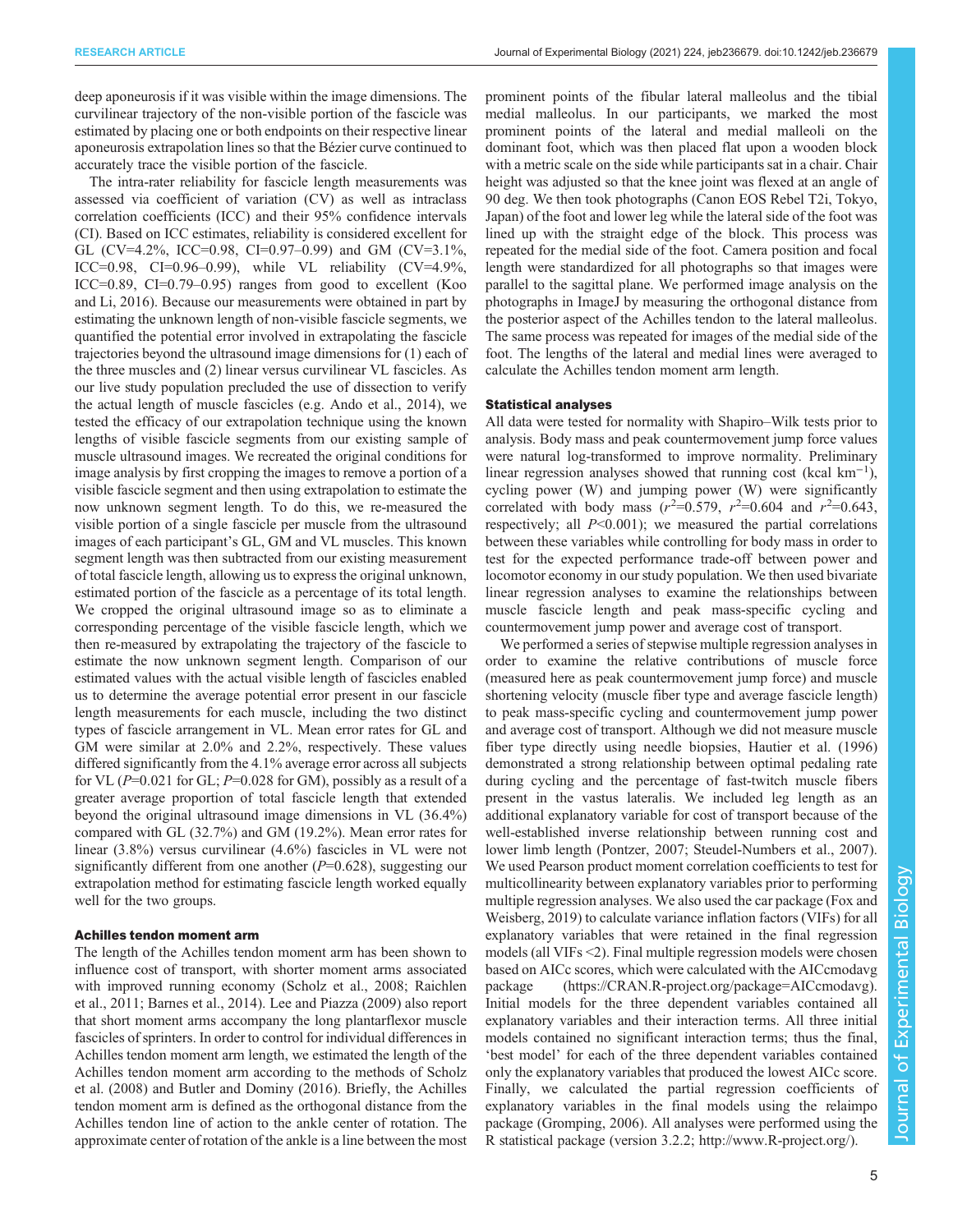

Jumping Fig. 1. Partial correlations between average running cost (kcal km−<sup>1</sup> ) and peak cycling power and countermovement jump power, controlling for body mass. Filled circles, self-identified endurance athletes (n=13); open circles, self-identified power athletes (n=7).

## RESULTS

We successfully identified the expected performance trade-off between locomotor power and economy in our sample of powerand endurance-specialized athletes. When normalizing for body mass, the partial correlations were positive between running cost and maximal power in both cycling  $(r^2=0.347, P=0.004)$  and countermovement jumps  $(r^2=0.206, P=0.026)$ , indicating that the most powerful athletes in the study were also the least economical runners (Fig. 1). Our bivariate linear regression analyses revealed that longer GL and GM muscle fascicles were correlated with greater peak mass-specific power in both cycling  $(r^2=0.259, P=0.006$  and

 $r^2$ =0.216,  $P$ =0.013, respectively; Fig. 2) and countermovement jumps  $(r^2=0.190, P=0.019$  and  $r^2=0.168, P=0.027$ , respectively; [Fig. 3](#page-6-0)). VL was not correlated with peak cycling or jumping power  $(P=0.331$  and  $P=0.715$ , respectively; Figs 2 and [3\)](#page-6-0). A significant positive relationship was also found between GL muscle fascicle length and average cost of transport  $(r^2=0.169, P=0.041; Fig. 4)$  $(r^2=0.169, P=0.041; Fig. 4)$ . No correlations were found between GM or VL fascicle length and cost of transport ( $P=0.195$  and  $P=0.435$ , respectively; [Fig. 4\)](#page-6-0). Achilles tendon moment arm length was not significantly correlated with cost of transport  $(P=0.283)$  or plantarflexor muscle fascicle length  $(P=0.480$  for GL;  $P=0.490$  for GM).



Fig. 2. Correlations between peak mass-specific cycling power and muscle fascicle length. GL, gastrocnemius lateralis; GM, gastrocnemius medialis; VL vastus lateralis. Filled circles, self-identified endurance athletes (n=13); open circles, self-identified power athletes (n=11).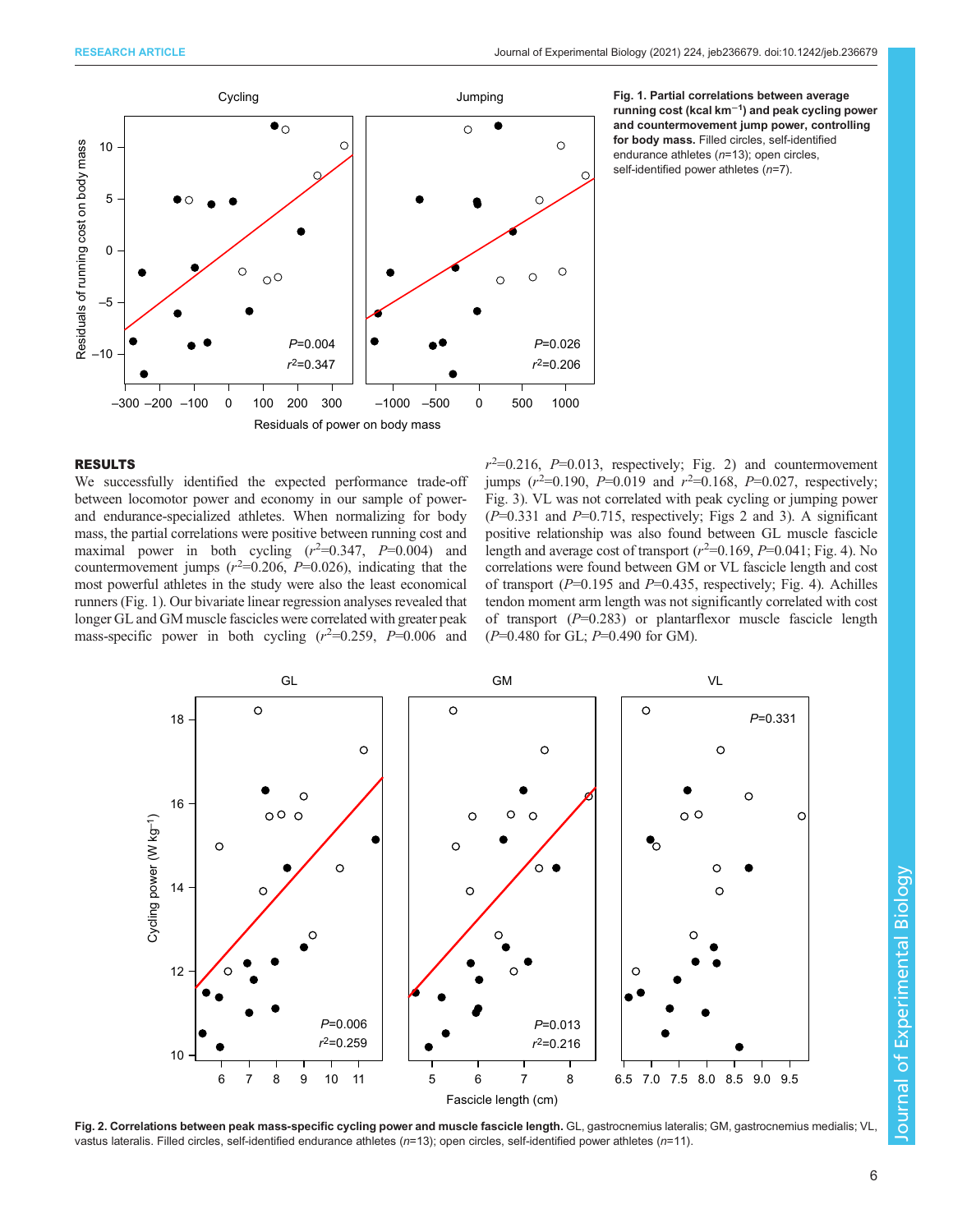<span id="page-6-0"></span>

Fig. 3. Correlations between peak mass-specific countermovement jump power and muscle fascicle length. GL, gastrocnemius lateralis; GM, gastrocnemius medialis; VL, vastus lateralis. Filled circles, self-identified endurance athletes (n=13); open circles, self-identified power athletes (n=11).

We also performed multiple regression analyses to better understand the relative contributions of average muscle fascicle length, muscle fiber type (estimated here as optimal pedaling rate

during cycling) and maximal dynamic lower-body strength ( peak countermovement jump force) to peak mass-specific cycling and countermovement jump power and average cost of transport



Fig. 4. Correlations between average cost of transport and muscle fascicle length. GL, gastrocnemius lateralis; GM, gastrocnemius medialis; VL, vastus lateralis. Filled circles, self-identified endurance athletes ( $n=13$ ); open circles, self-identified power athletes ( $n=7$ ).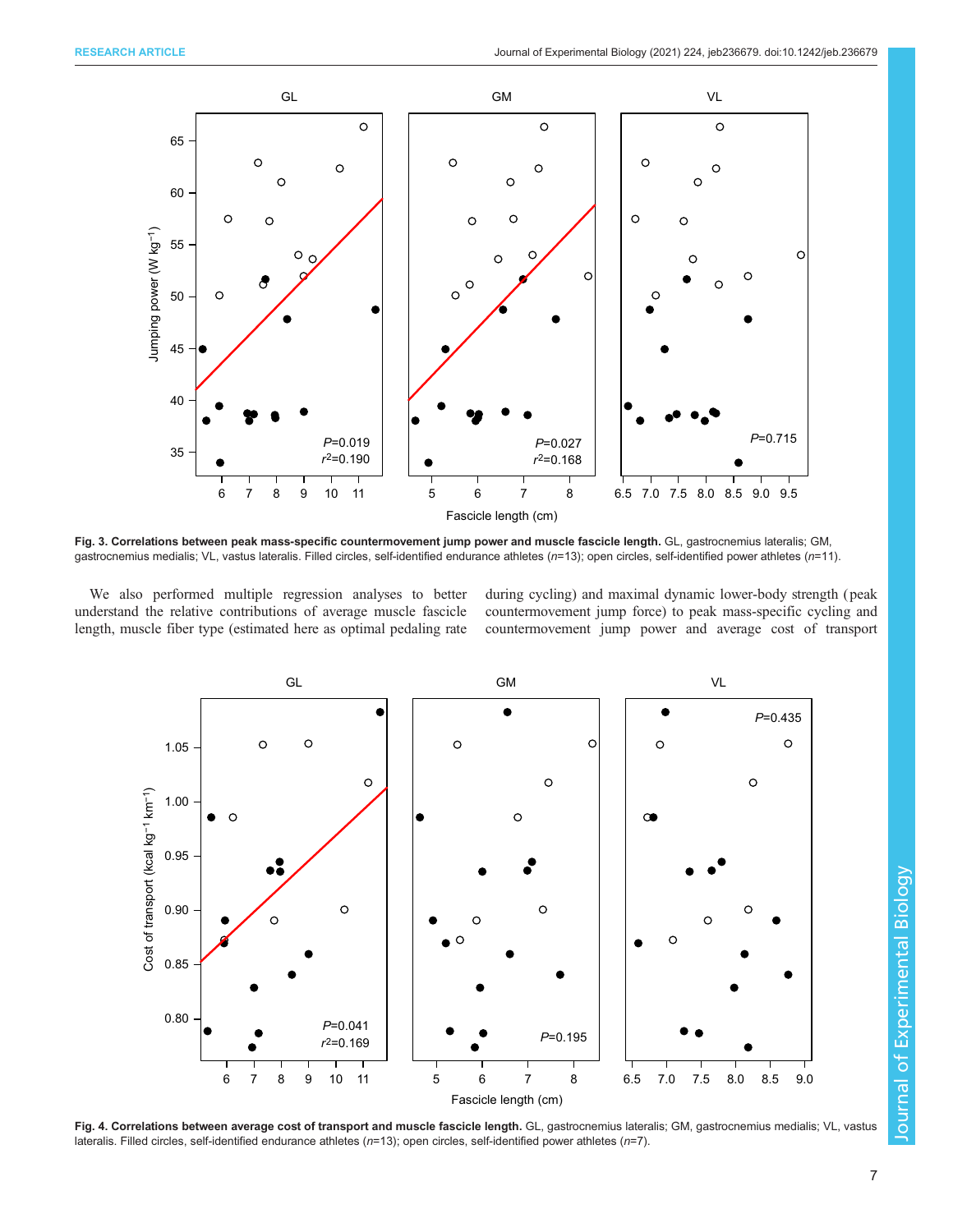|  |  | Table 2. Coefficients of multiple regression models of cycling power, countermovement jump power and cost of transport |
|--|--|------------------------------------------------------------------------------------------------------------------------|
|  |  |                                                                                                                        |

| Dependent variable                                                     | All independent variables | Independent variables in final model |          | $P \sim  t $ | Partial $r^2$ | <b>VIF</b> |
|------------------------------------------------------------------------|---------------------------|--------------------------------------|----------|--------------|---------------|------------|
| Cycling power (W $kg^{-1}$ ) ( $n=24$ )                                | Average FL                | Average FL                           | 3.386    | 0.003        | 0.202         | 1.057      |
| Adj. $r^2 = 0.736$ ; $P \le 0.001$                                     | <b>OPR</b>                | <b>OPR</b>                           | 5.511    | < 0.001      | 0.456         | 1.115      |
|                                                                        | CMJ force                 | CMJ force                            | 1.910    | 0.071        | 0.113         | 1.100      |
| CMJ power (W $kg^{-1}$ ) ( $n=24$ )                                    | Average FL                | Average FL                           | 2.278    | 0.034        | 0.130         | 1.057      |
| Adj. $r^2 = 0.662$ ; $P \le 0.001$                                     | <b>OPR</b>                | <b>OPR</b>                           | 3.114    | 0.005        | 0.242         | 1.115      |
|                                                                        | CMJ force                 | CMJ force                            | 4.026    | < 0.001      | 0.333         | 1.100      |
| Cost of transport (kcal kg <sup>-1</sup> km <sup>-1</sup> ) ( $n=20$ ) | LL                        | LL                                   | $-2.201$ | 0.042        | 0.162         | 1.053      |
| Adj. $r^2 = 0.229$ ; $P = 0.043$                                       | Average FL                | Average FL                           | 2.125    | 0.049        | 0.148         | 1.053      |
|                                                                        | <b>OPR</b>                |                                      |          | <b>NS</b>    |               |            |
|                                                                        | CMJ force                 |                                      |          | <b>NS</b>    |               |            |

CMJ force was log-transformed in order to achieve normality.

VIF, variance inflation factor; average FL, average fascicle length (cm); LL, leg length (cm); OPR, optimal pedaling rate (rpm) during cycling; CMJ force, peak countermovement jump force (N).

(Table 2). Cycling power  $(r^2=0.736, P<0.001)$  was positively correlated with average fascicle length (partial  $r^2=0.202$ ,  $P=0.003$ ) and optimal pedaling rate (partial  $r^2=0.456$ ,  $P<0.001$ ), with countermovement jump force approaching significance  $(P=0.071)$ . Countermovement jump power  $(r^2=0.662, P<0.001)$ was significantly correlated with average fascicle length ( partial  $r^2 = 0.130$ ,  $P = 0.034$ ), optimal pedaling rate (partial  $r^2 = 0.242$ ,  $P=0.005$ ) and countermovement jump force (partial  $r^2=0.333$ ,  $P<0.001$ ). Average cost of transport  $(r^2=0.229, P=0.043)$  was inversely related to leg length (partial  $r^2=0.162$ ,  $P=0.042$ ) and positively correlated with average fascicle length (partial  $r^2=0.148$ ,  $P=0.049$ , while optimal pedaling rate and countermovement jump force were excluded from the final model.

# **DISCUSSION**

Our results are consistent with the hypothesis that, at least for certain muscles, fascicle length plays a significant role in the performance trade-off between power and economy. We found through our bivariate linear regression analyses that longer fascicles in GL and GM are positively correlated with both cycling and jumping power, and that longer GL fascicle length is directly correlated with cost of transport. Multiple regression analyses allowed us to compare the individual contributions of muscle force ( peak dynamic countermovement jump force) and muscle shortening velocity (average fascicle length and fiber type) with both mass-specific cycling and countermovement jump peak power. For both power metrics, the final, best-fit models according to AICc scores retained all three explanatory variables. Our analyses revealed that our indirect estimate of fiber type was the single most important contributor to the velocity component of power, explaining approximately twice the variation in both cycling and jumping power compared with fascicle length (46% versus 20% for cycling; 24% versus 13% for jumping, respectively). However, the fact that fascicle length was retained as a significant predictor in both of our power models highlights its importance for maximal power production. Our final multiple regression analysis examined the respective contributions of leg length, fascicle length, fiber type and peak countermovement jump force to average running cost of transport. The final model retained only leg length and fascicle length as significant explanatory variables, with the two factors accounting for almost equal amounts of variation in running cost (16% for leg length; 15% for fascicle length). Thus, our results suggest that the prevalence of muscle fiber type as an explanation for the power versus economy trade-off is absolutely justified (e.g. [Vanhooydonck et al., 2001](#page-11-0); [Wilson et al., 2002; Wilson and James,](#page-11-0) [2004](#page-11-0); [Herrel and Bonneaud, 2012](#page-10-0); [Vanhooydonck et al., 2014](#page-11-0)), yet

incomplete without the additional component of muscle fascicle length.

The significant relationship we identified between GL and GM fascicle length and peak mass-specific countermovement jump power is in accordance with the prediction that longer fascicles increase maximum power production by shortening at higher velocities. Our findings, including the lack of a relationship between VL fascicle length and jumping power, are supported by previous work linking longer plantarflexor, but not quadriceps, muscle fascicles to countermovement jump performance. [Earp et al. \(2011\)](#page-10-0) found that GL, but not VL, fascicle length was positively correlated with early countermovement jump rate of force development. This discovery was unexpected, given that longer fascicles are expected to delay early force development because of their greater serial elastic component [\(Blazevich et al., 2009a](#page-9-0)) and the increased time required for action potentials to propagate along the length of longer fibers ([Methenitis et al., 2019\)](#page-10-0). [Earp et al. \(2011\)](#page-10-0) argue that the biarticular nature of GL combined with the rapid shortening it experiences as the knee joint flexes during the drop phase preceding a jump may make the faster shortening velocity provided by longer fascicles critical for timely force generation during a countermovement jump. Additionally, longer fascicles in the plantarflexor muscles of the ankle may partially explain why a greater percentage of the total net-work of vertical jumping is accomplished at the ankle versus the knee joint ([Robertson and](#page-11-0) [Fleming, 1987](#page-11-0)).

This pattern also appears to be true for level running: compared with the knee joint, the ankle joint performs a greater percentage of the net positive mechanical work ([Roberts and Belliveau, 2005\)](#page-11-0) and produces roughly twice as much positive power ([Belli et al.,](#page-9-0) [2002;](#page-9-0) [Farris and Sawicki, 2012\)](#page-10-0). Our hypothesis that muscles with more serial sarcomeres are disadvantageous for economical force production was based in part on the locomotor muscles behaving like springs during running. In humans ([Sasaki and](#page-11-0) [Neptune, 2006](#page-11-0)) and other species [\(Roberts, 1997;](#page-11-0) [Biewener, 1998](#page-9-0); [Gregersen et al., 1998](#page-10-0)), the majority of external work resulting from elastic energy storage and release appears to occur at the more distal joints, such as the ankle. Motor unit recruitment is minimized in the plantarflexors as these muscles contract isometrically for optimum force production according to the force– velocity relationship [\(Lichtwark and Wilson, 2006\)](#page-10-0). Because isometric force production is not influenced by the number of sarcomeres arranged in series, and because all serial sarcomeres within a muscle fiber are activated when the muscle fiber is turned on, we would expect that a muscle with longer fascicles engaging in nonshortening contractions would be less economical than a muscle with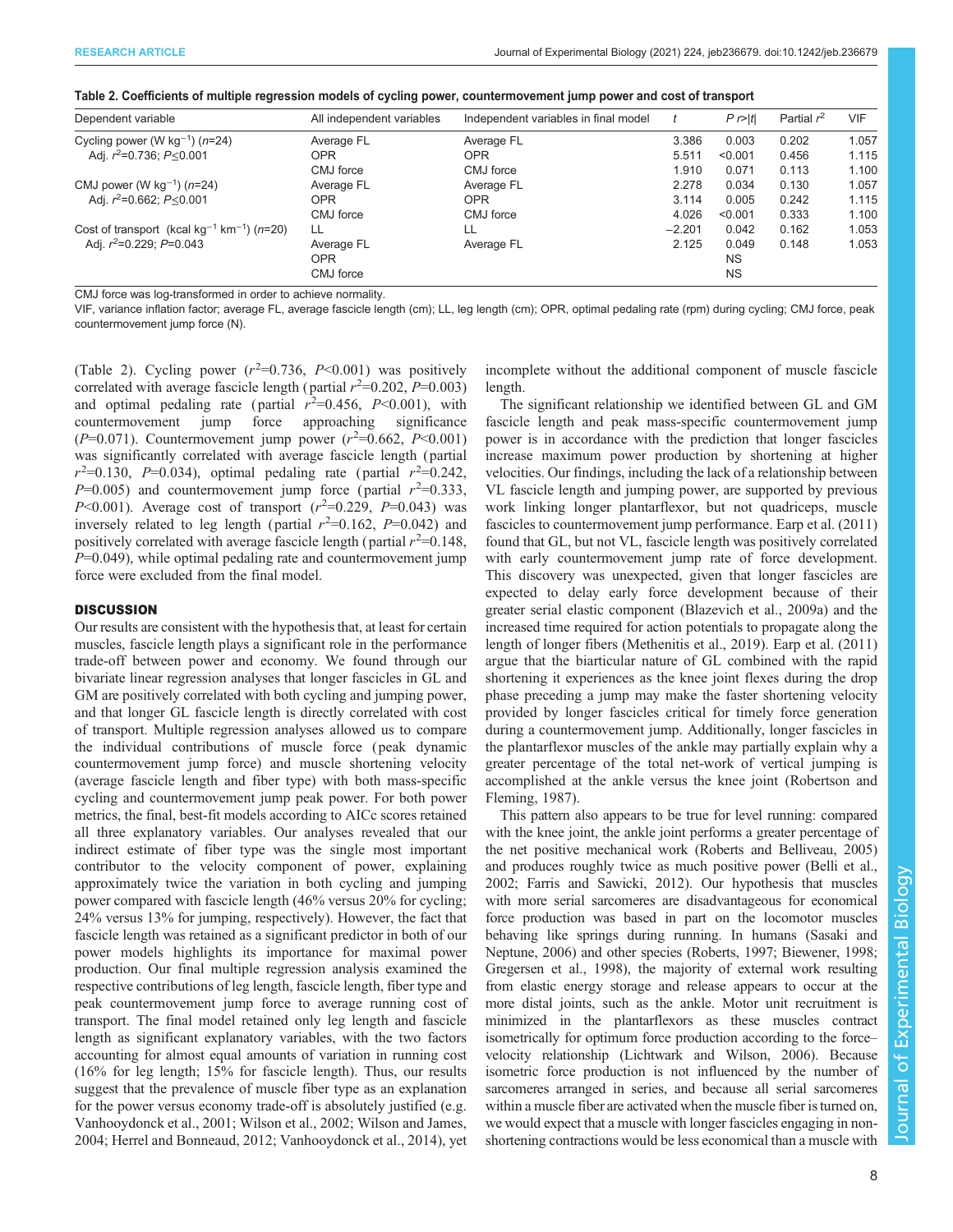shorter fibers producing the same amount of force. Our finding that longer GL fascicles are correlated with a greater running cost of transport is consistent with this hypothesis.

# Lack of correlation between VL fascicle length and performance

We were surprised to find that VL fascicle length was not significantly correlated with any performance metric in the present study. This result contrasts with those of previous studies linking longer VL fascicles to superior power-based performance [\(Abe et al., 2000](#page-9-0); [Kumagai et al., 2000; Nasirzade et al., 2014](#page-10-0); [Methenitis et al., 2016;](#page-10-0) [van der Zwaard et al., 2018\)](#page-11-0). One possibility for our null result is that our estimates of VL fascicle length contained more measurement error (4.1%) compared with those for GL and GM  $(2.0\%$  and 2.2%, respectively) as a result of  $(1)$  a greater percentage of total VL fascicle length extending beyond the ultrasound image dimensions (36.4% on average for VL versus 32.7% and 19.2% for GL and GM, respectively) and (2) the fascicular curvature exhibited by nine participants with pronounced VL hypertrophy. Curvilinear fascicle organization may reflect specialization for force production via increased pennation angles [\(Kawakami et al., 1993\)](#page-10-0). Linear extrapolation performed on ultrasound images of curved fascicles has been shown to produce accurate fascicle length estimates in the biceps femoris muscle [\(Franchi et al., 2020](#page-10-0)) and VL ([Ando et al., 2014\)](#page-9-0); however, we suspect that the magnitude of VL hypertrophy and, thus, fascicle curvature, was greater in our sample of young male athletes compared with that in the elderly cadavers used in the study of [Ando](#page-9-0) [et al. \(2014](#page-9-0)). As such, our estimates of VL fascicle length may not be as accurate as those for GL and GM, despite our attempts to account for fascicle curvature by fitting a Bézier curve to the fascicular trajectory instead of a straight line.

While we cannot rule out the presence of measurement error, our results for VL fascicle length may be valid and could indicate that this muscle behaves differently from GL and GM during maximaleffort cycling and jumping, as well as submaximal running. Previous studies finding no relationships between lower-body power production (during cycling: [Kordi et al., 2020](#page-10-0); during jumping: [Murtagh et al., 2018\)](#page-10-0) and VL fascicle length report highly significant correlations between power and other aspects of muscle architecture, such as quadriceps volume and physiological crosssectional area. These results suggest that, at least for the knee joint, both peak cycling and jumping power may be best explained by the ability of the quadriceps femoris muscle to generate force. Our results from multiple regression analyses add further support for this observation: peak countermovement force explained more variation in mass-specific peak countermovement jump power than either fascicle length or fiber type alone. Another possibility is that individual differences in neuromuscular coordination determine which muscle properties are most important for explosive power production in the lower body. [Methenitis et al. \(2016\)](#page-10-0) found that VL fascicle length was a significant predictor of jumping power in only the most experienced power athletes, suggesting that superior 'muscle quality' is advantageous for power production in highly trained individuals with advanced neuromuscular adaptation. Thus, we may not have seen a relationship between VL fascicle length and peak power production in the present study because (1) our mixed study population included endurance-trained participants and (2) we did not control for individual differences in training or years of experience among our sample of 11 power athletes.

Lastly, we may not have seen a relationship between VL fascicle length and cost of transport if this muscle is actively shortening during running. Not all locomotor muscles behave as economymaximizing springs specialized for steady-speed running, so our initial hypothesis is over-simplified in that it does not account for complex contractile behavior and energetics. The relationship between fascicle length and the economy of force production is significantly more complicated in such cases of dynamic shortening: based on the altered force–velocity curve of long muscle fibers, it can be argued that fewer fibers may need to be recruited by long-fibered muscles for a given force production (thereby reducing the energy cost) compared with short-fibered muscles. Whether this is true for the VL muscle is uncertain, however, as a recent investigation of in vivo VL fascicle length changes during running suggested that this muscle behaves more isometrically than previously thought ([Bohm et al., 2018](#page-9-0)). Such an absence of active shortening in VL during running would nullify any benefits to locomotor economy that may emerge from the contractile dynamics of long fascicles. Future studies could improve our understanding of the relationships between muscle fascicle length, cost of transport and capacity for elastic energy storage by measuring ground reaction forces and joint kinematics to calculate external work while using ultrasonography to track in vivo fascicle and tendon excursion during locomotor tasks.

## Muscle fiber type and cost of transport

Our final multiple regression analysis examined the respective contributions of leg length, fascicle length, fiber type and peak countermovement jump force to running cost of transport. To our surprise, fiber type was excluded from the final model as a significant explanatory variable. A greater percentage of fast-twitch fibers in the locomotor muscles is expected to drive up the cost of locomotion, and previous studies have shown that VL fiber type composition is significantly correlated with running cost [\(Bosco](#page-9-0) [et al., 1987;](#page-9-0) [Hunter et al., 2015](#page-10-0)). Our final cost of transport model may not have included fiber type because our mixed sample of power and endurance athletes required us to measure average running cost at slow speeds (7.2, 8.0, 8.9 and 9.7 km  $h^{-1}$ ) that the former group could aerobically sustain until reaching metabolic steady state. We suspect these slow speeds overwhelmingly favored slow-twitch muscle fiber recruitment, and that a greater proportion of fast motor units would be activated at higher speeds. Indeed, [Kyröläinen et al. \(2003\)](#page-10-0) found no relationships between any metric of VL fiber type distribution and running economy at 4.0, 5.0 or 6.0 m s−<sup>1</sup> , which are still well above the speeds used in the present study. Although VL muscle biopsies are commonly used to determine fiber type composition, we chose to non-invasively estimate fiber type as optimal pedaling rate (OPR) during cycling. OPR is strongly correlated with the percentage of fast-twitch VL fibers as determined by muscle biopsy [\(Hautier et al., 1996\)](#page-10-0), and its high explanatory contributions to both peak mass-specific cycling and jumping power further support its validity in the present study. Despite initial concerns that muscle fascicle length could influence OPR, we found no correlation between OPR and average muscle fascicle length, suggesting that these two variables are independent contributors to muscle shortening velocity. This result is corroborated by studies of mice [\(Burkholder et al., 1994\)](#page-9-0) and rats [\(Eng et al., 2008](#page-10-0)) finding no relationship between the percentage of fast-twitch fibers and hindlimb muscle fascicle length.

# Broader implications and future directions

Our results highlight the importance of muscle fascicle length in anatomical specialization of the locomotor system for either power production or economical transport. This finding has far-reaching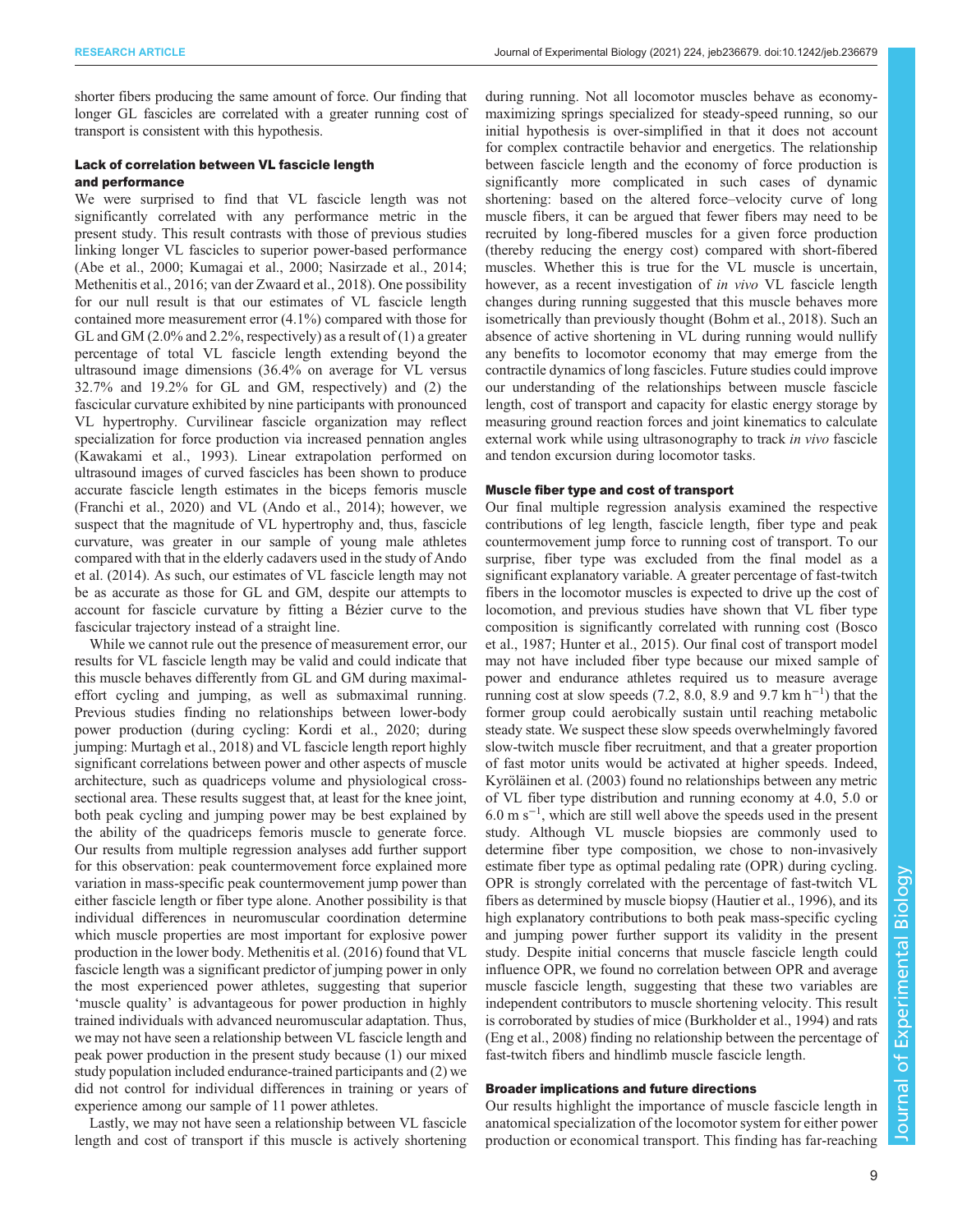<span id="page-9-0"></span>applications, with the potential to address questions about the role of fascicle length in athletic training protocols, the spectrum of human physiques and the interspecific musculoskeletal diversity present among primates. Future investigations of the relationships between fascicle length, performance and morphological diversity should consider the possibility that architectural parameters may not be consistent for all muscles. Such structural variations could indicate a division of labor amongst the locomotor muscles, possibly mitigating costs to whole-body performance imposed by the power versus economy trade-off [\(Holzman et al., 2011\)](#page-10-0).

Several studies have emphasized the role of fascicle length plasticity in athletic performance, demonstrating that eccentric training is associated with subsequent increases to both maximal power production and fascicle length ([Douglas et al., 2017\)](#page-10-0). Given the resultant shifts in joint torque–angle curves [\(Ferreira](#page-10-0) [et al., 2007\)](#page-10-0) arising from the addition of serial sarcomeres, it is surprisingly unclear whether potentially deleterious rightward shifts in a muscle's length–tension relationship are ameliorated by remodeling of the myotendinous junction. For instance, optimal muscle–tendon unit length may be preserved if new sarcomeres invaginate into the aponeurosis, effectively allowing the tendon to take up the extra slack length.

Beyond its relevance to athletic performance, variation in fascicle length may offer unique insights into our evolutionary history. Differences in fascicle length among human populations and between humans and other apes may be indicative of distinct selective pressures on performance, helping to explain phenotypic diversity among these groups. For instance, differential selection for either muscular power production or economical locomotion may be responsible for expected and observed fascicle length disparities in groups that are dissimilar with respect to subsistence pattern (agriculturalists versus hunter-gatherers foraging over long distances in marginal environments), locomotor mode (a greater reliance on arboreal locomotion in chimpanzees versus terrestrial bipedality in early hominids: [Pontzer et al., 2009](#page-11-0); O'[Neill](#page-11-0) [et al., 2017\)](#page-11-0) and intensity of agonistic male–male contests for access to reproductive resources ( polygamous great apes versus monogamous gibbons: [Payne et al., 2006](#page-11-0); [Marchi et al., 2018](#page-10-0); [Morris et al., 2019\)](#page-10-0).

# **Conclusions**

In summary, the positive correlations between longer muscle fascicles, peak power in cycling and jumping, and running cost of transport are consistent with the hypothesis that fascicle length plays a significant role in functional specialization of the locomotor muscles for either power- or economy-based performance. The relative importance of fascicle length for maximizing either power or economy appears to be greater for distal versus proximal muscles, and likely varies with the specific locomotor task being performed and the experience level of the individual. With respect to the mechanistic underpinnings of the evolutionary trade-off between muscle power and economy, our results support the conventional explanation of fiber type while providing the first empirical evidence for the longsuspected, additional component of fascicle length. Together, these findings address gaps in our understanding of the specific properties of muscle design that contribute to morphological and functional diversity in the locomotor systems of vertebrates.

#### Acknowledgements

We thank the athletes who participated in this study; S. Johnson and J. Walker for the use of and assistance with the ultrasound and respirometry equipment, respectively; and D. Cushman and J. Ruff for helpful discussions.

#### Competing interests

The authors declare no competing or financial interests.

#### Author contributions

Conceptualization: A.N.C., W.J.M., J.C.M., D.R.C.; Methodology: A.N.C., W.J.M., J.C.M., S.O.D., D.R.C.; Software: A.N.C., W.J.M., J.C.M.; Validation: A.N.C., W.J.M., J.C.M., S.O.D., D.R.C.; Formal analysis: A.N.C.; Investigation: A.N.C. W.J.M., J.C.M., S.O.D., D.R.C.; Resources: W.J.M., J.C.M.; Data curation: A.N.C.; Writing - original draft: A.N.C.; Writing - review & editing: A.N.C., W.J.M., J.C.M., S.O.D., D.R.C.; Visualization: A.N.C.; Supervision: W.J.M., J.C.M., D.R.C.; Project administration: A.N.C., W.J.M., D.R.C.; Funding acquisition: A.N.C., D.R.C.

#### Funding

This work was supported by funding from the University of Utah Research Incentive Seed Grant Program to D.R.C.

#### References

- [Abe, T., Kumagai, K. and Brechue, W. F.](https://doi.org/10.1097/00005768-200006000-00014) (2000). Fascicle length of leg muscles is [greater in sprinters than distance runners.](https://doi.org/10.1097/00005768-200006000-00014) Med. Sci. Sports Exerc. 32, 1125-1129. [doi:10.1097/00005768-200006000-00014](https://doi.org/10.1097/00005768-200006000-00014)
- [Ando, R., Taniguchi, K., Saito, A., Fujimiya, M., Katayose, M. and Akima, H.](https://doi.org/10.1016/j.jelekin.2014.01.003) [\(2014\). Validity of fascicle length estimation in the vastus lateralis and vastus](https://doi.org/10.1016/j.jelekin.2014.01.003) [intermedius using ultrasonography.](https://doi.org/10.1016/j.jelekin.2014.01.003) J. Electromyogr. Kines. 24, 214-220. doi:10. [1016/j.jelekin.2014.01.003](https://doi.org/10.1016/j.jelekin.2014.01.003)
- Alexander, R. McN. (2000). Optimization of muscles and movement for performance or economy of energy. Neth. J. Zool. 50, 101-112.
- Austin, N., Nilwik, R. and Herzog, W. [\(2010\). In vivo operational fascicle lengths of](https://doi.org/10.1016/j.jbiomech.2010.04.016) [vastus lateralis during sub-maximal and maximal cycling.](https://doi.org/10.1016/j.jbiomech.2010.04.016) J. Biomech. 43, [2394-2399. doi:10.1016/j.jbiomech.2010.04.016](https://doi.org/10.1016/j.jbiomech.2010.04.016)
- [Barnes, K. R., McGuigan, M. R. and Kilding, A. E.](https://doi.org/10.1519/JSC.0000000000000267) (2014). Lower-body [determinants of running economy in male and female distance runners.](https://doi.org/10.1519/JSC.0000000000000267) J. Strength Cond. Res. 28[, 1289-1297. doi:10.1519/JSC.0000000000000267](https://doi.org/10.1519/JSC.0000000000000267)
- Belli, A., Kyröläinen, H. and Komi, P. V. [\(2002\). Moment and power of lower limb](https://doi.org/10.1055/s-2002-20136) joints in running. Int. J. Sports Med. 23[, 136-141. doi:10.1055/s-2002-20136](https://doi.org/10.1055/s-2002-20136)
- [Bennett, A. F., Huey, R. B. and John-Alder, H.](https://doi.org/10.1007/BF00684134) (1984). Physiological correlates of [natural activity and locomotor capacity in two species of lacertid lizards.](https://doi.org/10.1007/BF00684134) J. Comp. Physiol. B 154[, 113-118. doi:10.1007/BF00684134](https://doi.org/10.1007/BF00684134)
- Biewener, A. A. [\(1998\). Muscle function in vivo: a comparison of muscles used for](https://doi.org/10.1093/icb/38.4.703) [elastic energy savings versus muscles used to generate mechanical power.](https://doi.org/10.1093/icb/38.4.703) Am. Zool. 38[, 703-717. doi:10.1093/icb/38.4.703](https://doi.org/10.1093/icb/38.4.703)
- Biewener, A. A. (2003). Animal Locomotion. Oxford: Oxford University Press.
- [Blazevich, A. J., Cannavan, D., Coleman, D. R. and Horne, S.](https://doi.org/10.1152/japplphysiol.00578.2007) (2007). Influence of [concentric and eccentric resistance training on architectural adaptation in human](https://doi.org/10.1152/japplphysiol.00578.2007) quadriceps muscles. J. Appl. Physiol. 103[, 1565-1575. doi:10.1152/japplphysiol.](https://doi.org/10.1152/japplphysiol.00578.2007) [00578.2007](https://doi.org/10.1152/japplphysiol.00578.2007)
- [Blazevich, A. J., Cannavan, D., Horne, S., Coleman, D. R. and Aagaard, P.](https://doi.org/10.1002/mus.21259) [\(2009a\). Changes in muscle force-length properties affect the early rise of force in](https://doi.org/10.1002/mus.21259) vivo. Muscle Nerve 39[, 512-520. doi:10.1002/mus.21259](https://doi.org/10.1002/mus.21259)
- [Blazevich, A. J., Coleman, D. R., Horne, S. and Cannavan, D.](https://doi.org/10.1007/s00421-008-0972-7) (2009b). [Anatomical predictors of maximum isometric and concentric knee extensor](https://doi.org/10.1007/s00421-008-0972-7) moment. Eur. J. Appl. Physiol. 105[, 869-878. doi:10.1007/s00421-008-0972-7](https://doi.org/10.1007/s00421-008-0972-7)
- Bobbert, M. F. and Casius, L. J. R. [\(2005\). Is the effect of a countermovement on](https://doi.org/10.1249/01.MSS.0000155389.34538.97) [jump height due to active state development?](https://doi.org/10.1249/01.MSS.0000155389.34538.97) Med. Sci. Sports Exerc. 37, [440-446. doi:10.1249/01.MSS.0000155389.34538.97](https://doi.org/10.1249/01.MSS.0000155389.34538.97)
- [Bobbert, M. F., Gerritsen, K. G. M., Litjens, M. C. A. and Van Soest, A. J.](https://doi.org/10.1097/00005768-199611000-00009) (1996). [Why is countermovement jump height greater than squat jump height?](https://doi.org/10.1097/00005768-199611000-00009) Med. Sci. Sports Exerc. 28[, 1402-1412. doi:10.1097/00005768-199611000-00009](https://doi.org/10.1097/00005768-199611000-00009)
- [Bohm, S., Marzilger, R., Mersmann, F., Santuz, A. and Arampatzis, A.](https://doi.org/10.1038/s41598-018-23376-5) (2018). [Operating length and velocity of human vastus lateralis muscle during walking and](https://doi.org/10.1038/s41598-018-23376-5) running. Sci. Rep. 8[, 5066. doi:10.1038/s41598-018-23376-5](https://doi.org/10.1038/s41598-018-23376-5)
- [Bosco, C., Montanari, G., Ribacchi, R., Giovenali, P., Latteri, F., Iachelli, G.,](https://doi.org/10.1007/BF00640636) [Faina, M., Colli, R., Dal Monte, A., La Rosa, M. et al.](https://doi.org/10.1007/BF00640636) (1987). Relationship [between the efficiency of muscular work during jumping and the energetics of](https://doi.org/10.1007/BF00640636) running. [Eur. J. Appl. Physiol. Occup. Physiol.](https://doi.org/10.1007/BF00640636) 56, 138-143. doi:10.1007/ [BF00640636](https://doi.org/10.1007/BF00640636)
- [Burkholder, T. J., Fingado, B., Baron, S. and Lieber, R. L.](https://doi.org/10.1002/jmor.1052210207) (1994). Relationship [between muscle fiber types and sizes and muscle architectural properties in the](https://doi.org/10.1002/jmor.1052210207) mouse hindlimb. J. Morphol. 221[, 177-190. doi:10.1002/jmor.1052210207](https://doi.org/10.1002/jmor.1052210207)
- Butler, E. E. and Dominy, N. J. [\(2016\). Architecture and functional ecology of the](https://doi.org/10.1111/joa.12432) [human gastrocnemius muscle-tendon unit.](https://doi.org/10.1111/joa.12432) J. Anat. 228, 561-568. doi:10.1111/ [joa.12432](https://doi.org/10.1111/joa.12432)
- Close, R. I. [\(1972\). Dynamic properties of mammalian skeletal muscles.](https://doi.org/10.1152/physrev.1972.52.1.129) Physiol. Rev. 52[, 129-197. doi:10.1152/physrev.1972.52.1.129](https://doi.org/10.1152/physrev.1972.52.1.129)
- [Costill, D. L., Daniels, J., Evans, W., Fink, W., Krahenbuhl, G. and Saltin, B.](https://doi.org/10.1152/jappl.1976.40.2.149) [\(1976\). Skeletal muscle enzymes and fiber composition in male and female track](https://doi.org/10.1152/jappl.1976.40.2.149) athletes. J. Appl. Physiol. 40[, 149-154. doi:10.1152/jappl.1976.40.2.149](https://doi.org/10.1152/jappl.1976.40.2.149)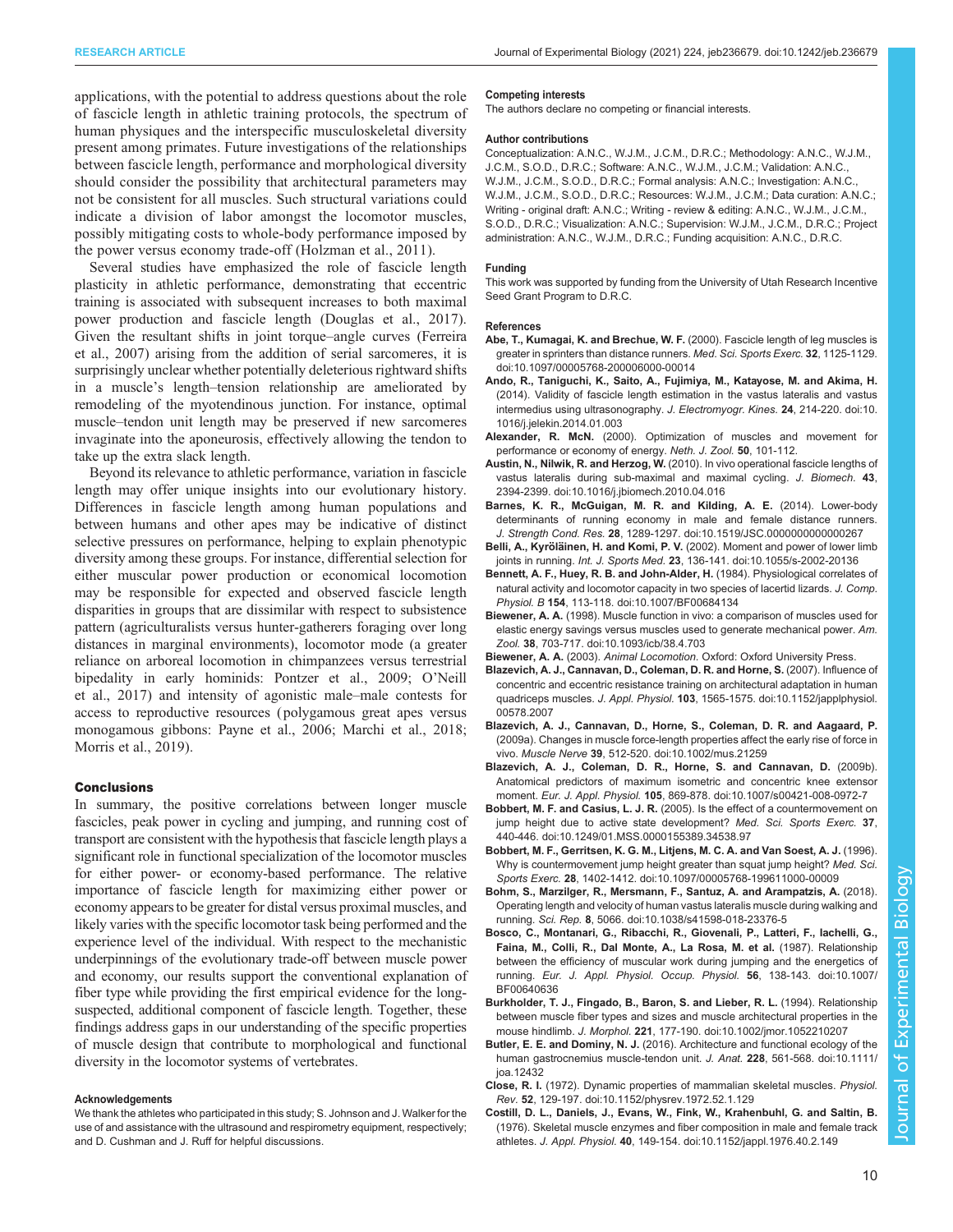- <span id="page-10-0"></span>Csapo, R., Alegre, L. M. and Baron, R. [\(2011\). Time kinetics of acute changes in](https://doi.org/10.1016/j.jsams.2011.02.003) [muscle architecture in response to resistance exercise.](https://doi.org/10.1016/j.jsams.2011.02.003) J. Sci. Med. Sport. 14, [270-274. doi:10.1016/j.jsams.2011.02.003](https://doi.org/10.1016/j.jsams.2011.02.003)
- [Cunningham, C. B., Schilling, N., Anders, C. and Carrier, D. R.](https://doi.org/10.1242/jeb.038984) (2010). The [influence of foot posture on the cost of transport in humans.](https://doi.org/10.1242/jeb.038984) J. Exp. Biol. 213, [790-797. doi:10.1242/jeb.038984](https://doi.org/10.1242/jeb.038984)
- [Dlugosz, E. M., Chappell, M. A., McGillivray, D. G., Syme, D. A. and Garland,](https://doi.org/10.1242/jeb.029058) T., Jr. [\(2009\). Locomotor trade-offs in mice selectively bred for high voluntary](https://doi.org/10.1242/jeb.029058) wheel running. J. Exp. Biol. 212[, 2612-2618. doi:10.1242/jeb.029058](https://doi.org/10.1242/jeb.029058)
- [Douglas, J., Pearson, S., Ross, A. and McGuigan, M.](https://doi.org/10.1007/s40279-016-0628-4) (2017). Chronic adaptations [to eccentric training: a systematic review.](https://doi.org/10.1007/s40279-016-0628-4) Sports Med. 47, 917-941. doi:10.1007/ [s40279-016-0628-4](https://doi.org/10.1007/s40279-016-0628-4)
- [Earp, J. E., Kraemer, W. J., Cormie, P., Volek, J. S., Maresh, C. M., Joseph, M.](https://doi.org/10.1519/JSC.0b013e3182052d78) and Newton, R. U. [\(2011\). Influence of muscle-tendon unit structure on rate of](https://doi.org/10.1519/JSC.0b013e3182052d78) [force development during the squat, countermovement, and drop jumps.](https://doi.org/10.1519/JSC.0b013e3182052d78) J. Strength Cond. Res. 25[, 340-347. doi:10.1519/JSC.0b013e3182052d78](https://doi.org/10.1519/JSC.0b013e3182052d78)
- [Ema, R., Wakahara, T., Mogi, Y., Miyamoto, N., Komatsu, T., Kanehisa, H. and](https://doi.org/10.1111/cpf.12023) Kawakami, Y. [\(2013\). In vivo measurement of human rectus femoris architecture](https://doi.org/10.1111/cpf.12023) [by ultrasonography: validity and applicability.](https://doi.org/10.1111/cpf.12023) Clin. Physiol. Funct. Imaging 33, [267-273. doi:10.1111/cpf.12023](https://doi.org/10.1111/cpf.12023)
- [Eng, C. M., Smallwood, L. H., Rainiero, M. P., Lahey, M., Ward, S. R. and Lieber,](https://doi.org/10.1242/jeb.017640) R. L. [\(2008\). Scaling of muscle architecture and fiber types in the rat hindlimb.](https://doi.org/10.1242/jeb.017640) J. Exp. Biol. 211[, 2336-2345. doi:10.1242/jeb.017640](https://doi.org/10.1242/jeb.017640)
- [Erskine, R. M., Jones, D. A., Maganaris, C. N. and Degens, H.](https://doi.org/10.1007/s00421-009-1085-7) (2009). In vivo [specific tension of the human quadriceps femoris muscle.](https://doi.org/10.1007/s00421-009-1085-7) Eur. J. Appl. Physiol. 106[, 827-838. doi:10.1007/s00421-009-1085-7](https://doi.org/10.1007/s00421-009-1085-7)
- Farris, D. J. and Sawicki, G. S. [\(2012\). The mechanics and energetics of human](https://doi.org/10.1098/rsif.2011.0182) [walking and running: a joint level perspective.](https://doi.org/10.1098/rsif.2011.0182) J. R. Soc. Interface 9, 110-118. [doi:10.1098/rsif.2011.0182](https://doi.org/10.1098/rsif.2011.0182)
- Ferreira, G. N. T., Teixeira-Salmela, L. F. and Guimarães, C. Q. (2007). Gains in [flexibility related to measures of muscular performance: impact of flexibility on](https://doi.org/10.1097/JSM.0b013e3180f60b26) muscular performance. Clin. J. Sport Med. 17[, 276-281. doi:10.1097/JSM.](https://doi.org/10.1097/JSM.0b013e3180f60b26) [0b013e3180f60b26](https://doi.org/10.1097/JSM.0b013e3180f60b26)
- Fox, J. and Weisberg, S. (2019). An R Companion to Applied Regression, 3rd edn. Thousand Oaks: Sage.
- Franchi, M. V., Fitze, D. P., Raiteri, B. J., Hahn, D. and Spörri, J. (2020). [Ultrasound-derived biceps femoris long head fascicle length: extrapolation pitfalls.](https://doi.org/10.1249/MSS.0000000000002123) Med. Sci. Sports Exerc. 52[, 233-243. doi:10.1249/MSS.0000000000002123](https://doi.org/10.1249/MSS.0000000000002123)
- [Gollnick, P. D., Armstrong, R. B., Saubert, C. W., Piehl, K. and Saltin, B.](https://doi.org/10.1152/jappl.1972.33.3.312) (1972). [Enzyme activity and fiber composition in skeletal muscle of untrained and trained](https://doi.org/10.1152/jappl.1972.33.3.312) men. J. Appl. Physiol. 33[, 312-319. doi:10.1152/jappl.1972.33.3.312](https://doi.org/10.1152/jappl.1972.33.3.312)
- [Gregersen, C. S., Silverton, N. A. and Carrier, D. R.](https://doi.org/10.1242/jeb.201.23.3197) (1998). External work and [potential for elastic storage at the limb joints of running dogs.](https://doi.org/10.1242/jeb.201.23.3197) J. Exp. Biol. 201, [3197-3210. doi:10.1242/jeb.201.23.3197](https://doi.org/10.1242/jeb.201.23.3197)
- Gromping, U. [\(2006\). Relative importance for linear regression in R: the package](https://doi.org/10.18637/jss.v017.i01) relaimpo. J. Stat. Softw. 17[, 1-27. doi:10.18637/jss.v017.i01](https://doi.org/10.18637/jss.v017.i01)
- [Hautier, C. A., Linossier, M. T., Belli, A., Lacour, J. R. and Arsac, L. M.](https://doi.org/10.1007/BF00376503) (1996). [Optimal velocity for maximal power production in non-isokinetic cycling is related](https://doi.org/10.1007/BF00376503) to muscle fibre type composition. [Eur. J. Appl. Physiol. Occup. Physiol.](https://doi.org/10.1007/BF00376503) 74, [114-118. doi:10.1007/BF00376503](https://doi.org/10.1007/BF00376503)
- Hermanson, J. W. and Cobb, M. A. [\(1992\). Four forearm flexor muscles of the](https://doi.org/10.1002/jmor.1052120306) horse, Equus caballus[: anatomy and histochemistry.](https://doi.org/10.1002/jmor.1052120306) J. Morphol. 212, 269-280. [doi:10.1002/jmor.1052120306](https://doi.org/10.1002/jmor.1052120306)
- Herrel, A. and Bonneaud, C. [\(2012\). Trade-offs between burst performance and](https://doi.org/10.1242/jeb.072090) [maximal exertion capacity in a wild amphibian,](https://doi.org/10.1242/jeb.072090) Xenopus tropicalis. J. Exp. Biol. 215[, 3106-3111. doi:10.1242/jeb.072090](https://doi.org/10.1242/jeb.072090)
- [Holzman, R., Collar, D. C., Mehta, R. S. and Wainwright, P. C.](https://doi.org/10.1086/658366) (2011). Functional [complexity can mitigate performance trade-offs.](https://doi.org/10.1086/658366) Am. Nat. 177, E69-E83. doi:10. [1086/658366](https://doi.org/10.1086/658366)
- [Huey, R. B., Bennett, A. F., John-Alder, H. and Nagy, K. A.](https://doi.org/10.1016/S0003-3472(84)80322-X) (1984). Locomotor [capacity and foraging behaviour of Kalahari lacertid lizards.](https://doi.org/10.1016/S0003-3472(84)80322-X) Anim. Behav. 32, [41-50. doi:10.1016/S0003-3472\(84\)80322-X](https://doi.org/10.1016/S0003-3472(84)80322-X)
- [Hunter, G. R., McCarthy, J. P., Carter, S. J., Bamman, M. M., Gaddy, E. S.,](https://doi.org/10.1519/JSC.0000000000000760) [Fisher, G., Katsoulis, K., Plaisance, E. P. and Newcomer, B. R.](https://doi.org/10.1519/JSC.0000000000000760) (2015). Muscle [fiber type, Achilles tendon length, potentiation, and running economy.](https://doi.org/10.1519/JSC.0000000000000760) J. Strength Cond. Res. 29[, 1302-1309. doi:10.1519/JSC.0000000000000760](https://doi.org/10.1519/JSC.0000000000000760)
- Huq, E., Wall, C. E. and Taylor, A. B. [\(2015\). Epaxial muscle fiber architecture](https://doi.org/10.1111/joa.12351) [favors enhanced excursion and power in the leaper](https://doi.org/10.1111/joa.12351) Galago senegalensis. J. Anat. 227[, 524-540. doi:10.1111/joa.12351](https://doi.org/10.1111/joa.12351)
- [Ingley, S. J., Camarillo, H., Willis, H. and Johnson, J. B.](https://doi.org/10.1111/bij.12852) (2016). Repeated [evolution of local adaptation in swimming performance: population-level trade-offs](https://doi.org/10.1111/bij.12852) [between burst and endurance swimming in Brachyrhaphis freshwater fish.](https://doi.org/10.1111/bij.12852) Biol. J. Linn. Soc. 119[, 1011-1026. doi:10.1111/bij.12852](https://doi.org/10.1111/bij.12852)
- Kardong, K. V. (2009). Vertebrates: Comparative Anatomy, Function, and Evolution, 6th edn. New York: McGraw-Hill.
- Kawakami, Y., Abe, T. and Fukunaga, T. [\(1993\). Muscle-fiber pennation angles are](https://doi.org/10.1152/jappl.1993.74.6.2740) [greater in hypertrophied than in normal muscles.](https://doi.org/10.1152/jappl.1993.74.6.2740) J. Appl. Physiol. 74, 2740-2744. [doi:10.1152/jappl.1993.74.6.2740](https://doi.org/10.1152/jappl.1993.74.6.2740)
- Koo, T. K. and Li, M. Y. [\(2016\). A guideline of selecting and reporting intraclass](https://doi.org/10.1016/j.jcm.2016.02.012) [correlation coefficients for reliability research.](https://doi.org/10.1016/j.jcm.2016.02.012) J. Chiropr. Med. 15, 155-163. [doi:10.1016/j.jcm.2016.02.012](https://doi.org/10.1016/j.jcm.2016.02.012)
- [Kordi, M., Folland, J., Goodall, S., Haralabidis, N., Maden-Wilkinson, T.,](https://doi.org/10.1111/sms.13570) [Sarika Patel, T., Leeder, J., Barratt, P. and Howatson, G.](https://doi.org/10.1111/sms.13570) (2020). Mechanical [and morphological determinants of peak power output in elite cyclists.](https://doi.org/10.1111/sms.13570) Scand. J. Med. Sci. Sports 30[, 227-237. doi:10.1111/sms.13570](https://doi.org/10.1111/sms.13570)

[Kumagai, K., Abe, T., Brechue, W. F., Ryushi, T., Takano, S. and Mizuno, M.](https://doi.org/10.1152/jappl.2000.88.3.811) [\(2000\). Sprint performance is related to muscle fascicle length in male 100-m](https://doi.org/10.1152/jappl.2000.88.3.811) sprinters. J. Appl. Physiol. 88[, 811-816. doi:10.1152/jappl.2000.88.3.811](https://doi.org/10.1152/jappl.2000.88.3.811)

- Kyröläinen, H., Kivelä[, R., Koskinen, S., McBride, J., Andersen, J. L., Takala, T.,](https://doi.org/10.1097/00005768-200301000-00008) Sipilä, S. and Komi, P. V. [\(2003\). Interrelationships between muscle structure,](https://doi.org/10.1097/00005768-200301000-00008) [muscle strength, and running economy.](https://doi.org/10.1097/00005768-200301000-00008) Med. Sci. Sports Exerc. 35, 45-49. doi:10. [1097/00005768-200301000-00008](https://doi.org/10.1097/00005768-200301000-00008)
- Langerhans, R. B. [\(2009\). Trade-off between steady and unsteady swimming](https://doi.org/10.1111/j.1420-9101.2009.01716.x) [underlies predator-driven divergence in](https://doi.org/10.1111/j.1420-9101.2009.01716.x) Gambusia affinis. J. Evol. Biol. 22, [1057-1075. doi:10.1111/j.1420-9101.2009.01716.x](https://doi.org/10.1111/j.1420-9101.2009.01716.x)
- Lee, S. S. M. and Piazza, S. J. [\(2009\). Built for speed: musculoskeletal structure](https://doi.org/10.1242/jeb.031096) and sprinting ability. J. Exp. Biol. 212[, 3700-3707. doi:10.1242/jeb.031096](https://doi.org/10.1242/jeb.031096)
- Lichtwark, G. A. and Wilson, A. M. [\(2006\). Interactions between the human](https://doi.org/10.1242/jeb.02434) [gastrocnemius muscle and the Achilles tendon during incline, level and decline](https://doi.org/10.1242/jeb.02434) locomotion. J. Exp. Biol. 209[, 4379-4388. doi:10.1242/jeb.02434](https://doi.org/10.1242/jeb.02434)
- Lieber, R. L. and Fridén, J. [\(2000\). Functional and clinical significance of skeletal](https://doi.org/10.1002/1097-4598(200011)23:11%3C1647::AID-MUS1%3E3.0.CO;2-M) muscle architecture. Muscle Nerve 23[, 1647-1666. doi:10.1002/1097-](https://doi.org/10.1002/1097-4598(200011)23:11%3C1647::AID-MUS1%3E3.0.CO;2-M) [4598\(200011\)23:11<1647::AID-MUS1>3.0.CO;2-M](https://doi.org/10.1002/1097-4598(200011)23:11%3C1647::AID-MUS1%3E3.0.CO;2-M)
- [Lindstedt, S. L., McGlothlin, T., Percy, E. and Pifer, J.](https://doi.org/10.1016/S0305-0491(98)00021-2) (1998). Task-specific [design of skeletal muscle: balancing muscle structural composition.](https://doi.org/10.1016/S0305-0491(98)00021-2) Comp. Biochem. Physiol. B 120[, 35-40. doi:10.1016/S0305-0491\(98\)00021-2](https://doi.org/10.1016/S0305-0491(98)00021-2)
- Linthorne, N. P. [\(2001\). Analysis of standing vertical jumps using a force platform.](https://doi.org/10.1119/1.1397460) Am. J. Phys. 69[, 1198-1204. doi:10.1119/1.1397460](https://doi.org/10.1119/1.1397460)
- [Loeb, G. E., Pratt, C. A., Chanaud, C. M. and Richmond, F. J. R.](https://doi.org/10.1002/jmor.1051910102) (1987). [Distribution and innervation of short, interdigitated muscle fibers in parallel-fibered](https://doi.org/10.1002/jmor.1051910102) muscles of the cat hindlimb. J. Morphol. 191[, 1-15. doi:10.1002/jmor.1051910102](https://doi.org/10.1002/jmor.1051910102)
- [Marchi, D., Leischner, C. L., Pastor, F. and Hartstone-Rose, A.](https://doi.org/10.1002/ar.23745) (2018). Leg [muscle architecture in primates and its correlation with locomotion patterns.](https://doi.org/10.1002/ar.23745) Anat. Rec. 301[, 515-527. doi:10.1002/ar.23745](https://doi.org/10.1002/ar.23745)
- Markovic, G., Dizdar, D., Jukic, I. and Cardinale, M. (2004). Reliability and factorial validity of squat and countermovement jump tests. J. Strength Cond. Res. 18, 551-555.
- [Martin, T. P., Bodine-Fowler, S., Roy, R. R., Eldred, E. and Edgerton, V. R.](https://doi.org/10.1152/ajpcell.1988.255.1.C43) [\(1988\). Metabolic and fiber size properties of cat tibialis anterior motor units.](https://doi.org/10.1152/ajpcell.1988.255.1.C43) Am. J. Physiol. 255[, C43-C50. doi:10.1152/ajpcell.1988.255.1.C43](https://doi.org/10.1152/ajpcell.1988.255.1.C43)
- [Martin, J. C., Wagner, B. M. and Coyle, E. F.](https://doi.org/10.1097/00005768-199711000-00018) (1997). Inertial-load method [determines maximal cycling power in a single exercise bout.](https://doi.org/10.1097/00005768-199711000-00018) Med. Sci. Sports Exerc. 29[, 1505-1512. doi:10.1097/00005768-199711000-00018](https://doi.org/10.1097/00005768-199711000-00018)
- [Martin, J. C., Diedrich, D. and Coyle, E. F.](https://doi.org/10.1055/s-2000-7415) (2000). Time course of learning to [produce maximum cycling power.](https://doi.org/10.1055/s-2000-7415) Int. J. Sports Med. 21, 485-487. doi:10.1055/s-[2000-7415](https://doi.org/10.1055/s-2000-7415)
- Meldrum K. J., Carlson J. S. and Naughton G. A. (1997). Oxygen uptake during continuous and discrete steady state running. In Children and Exercise XIX (ed. N. Armstrong, B. Kirby, J. Welsman), pp. 228-232. New York: E & FN Spon.
- [Methenitis, S. K., Zaras, N. D., Spengos, K. M., Stasinaki, A.-N. E.,](https://doi.org/10.1519/JSC.0000000000001147) [Karampatsos, G. P., Georgiadis, G. V. and Terzis, G. D.](https://doi.org/10.1519/JSC.0000000000001147) (2016). Role of [muscle morphology in jumping, sprinting, and throwing performance in](https://doi.org/10.1519/JSC.0000000000001147) [participants with different power training duration experience.](https://doi.org/10.1519/JSC.0000000000001147) J. Strength Cond. Res. 30[, 807-817. doi:10.1519/JSC.0000000000001147](https://doi.org/10.1519/JSC.0000000000001147)
- [Methenitis, S., Stasinaki, A.-N., Zaras, N., Spengos, K., Karandreas, N. and](https://doi.org/10.1139/apnm-2018-0081) Terzis, G. [\(2019\). Intramuscular fibre conduction velocity and muscle fascicle](https://doi.org/10.1139/apnm-2018-0081) [length in human vastus lateralis.](https://doi.org/10.1139/apnm-2018-0081) Appl. Physiol. Nutr. Metab. 44, 133-138. doi:10. [1139/apnm-2018-0081](https://doi.org/10.1139/apnm-2018-0081)
- Morgan, D. L. and Proske, U. [\(1984\). Vertebrate slow muscle: its structure, pattern](https://doi.org/10.1152/physrev.1984.64.1.103) [of innervation, and mechanical properties.](https://doi.org/10.1152/physrev.1984.64.1.103) Physiol. Rev. 64, 103-169. doi:10. [1152/physrev.1984.64.1.103](https://doi.org/10.1152/physrev.1984.64.1.103)
- [Morris, J. S., Cunningham, C. B. and Carrier, D. R.](https://doi.org/10.1002/jmor.20980) (2019). Sexual dimorphism in [postcranial skeletal shape suggests male-biased specialization for physical](https://doi.org/10.1002/jmor.20980) [competition in anthropoid primates.](https://doi.org/10.1002/jmor.20980) J. Morphol. 280, 731-738. doi:10.1002/jmor. [20980](https://doi.org/10.1002/jmor.20980)
- [Murach, K., Greever, C. and Luden, N. D.](https://doi.org/10.1139/apnm-2014-0287) (2015). Skeletal muscle architectural [adaptations to marathon run training.](https://doi.org/10.1139/apnm-2014-0287) Appl. Physiol. Nutr. Metab. 40, 99-102. [doi:10.1139/apnm-2014-0287](https://doi.org/10.1139/apnm-2014-0287)
- [Murtagh, C. F., Nulty, C., Vanrenterghem, J., O](https://doi.org/10.1123/ijspp.2017-0589)'Boyle, A., Morgans, R., Drust, B. and Erskine, R. M. [\(2018\). The neuromuscular determinants of unilateral jump](https://doi.org/10.1123/ijspp.2017-0589) [performance in soccer players are direction-specific.](https://doi.org/10.1123/ijspp.2017-0589) Int. J. Sports Physiol. Perform. 13[, 604-611. doi:10.1123/ijspp.2017-0589](https://doi.org/10.1123/ijspp.2017-0589)
- Nasirzade, A., Ehsanbakhsh, A., Ilbeygi, S., Sobhkhiz, A., Argavani, H. and Aliakbari, M. (2014). Relationship between sprint performance of front crawl swimming and muscle fascicle length in young swimmers. J. Sports Sci. Med. 13, 550-556.